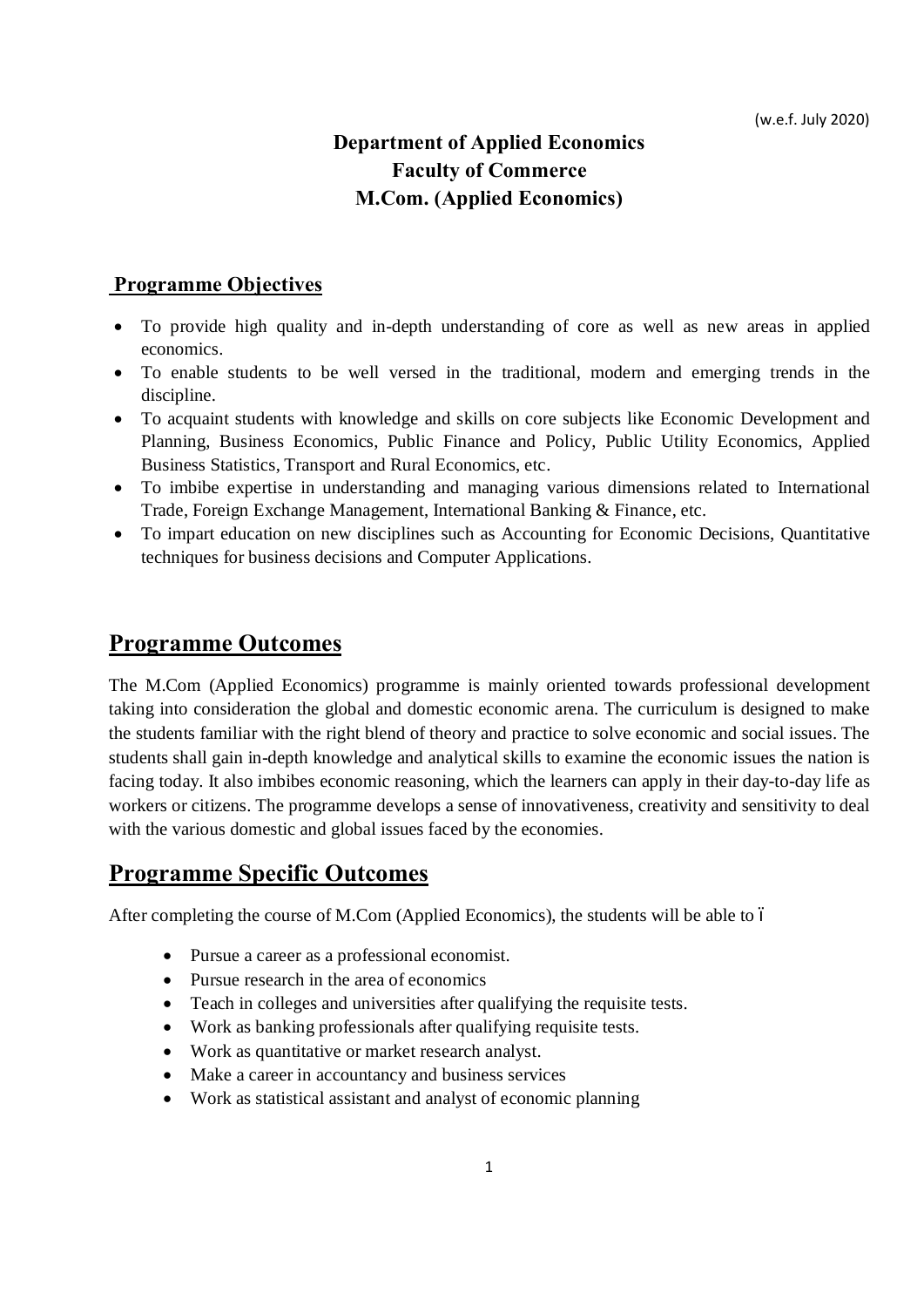# **M.Com (Applied Economics) Programme Structure University of Lucknow**

The programme shall be governed by the Department of Applied Economics, Faculty of Commerce, University of Lucknow, Lucknow.

# **Programme Structure**

The M.Com (Applied Economics) programme is divided into two parts as under. Each part will consist of two semesters.

| Part | Year                          | Semester – Odd      | <b>Semester - Even</b> |
|------|-------------------------------|---------------------|------------------------|
|      | $\mathbf{I}^{\text{st}}$ Year | I Semester          | II Semester            |
|      | $\mathbf{r}^{\text{nd}}$ vear | <b>III</b> Semester | <b>IV</b> Semester     |

The schedule of papers during first year of the programme shall be as follows:

### **Part I: Semester I**

| Paper<br>Code  | <b>Name of Paper</b>                      | Core/<br><b>Electi</b> | <b>Credit</b> | <b>Marks</b> |                 | <b>Total</b><br><b>Marks</b> |
|----------------|-------------------------------------------|------------------------|---------------|--------------|-----------------|------------------------------|
|                |                                           | <b>ve</b>              |               | Written      | <b>Internal</b> |                              |
|                |                                           |                        |               |              | Assessment      |                              |
| MAE-101        | Advanced Economic Analysis - I            | Core                   | 4             | 70           | 30              | 100                          |
| MAE-102        | International Trade/MOOC                  | Core                   | 4             | 70           | 30              | 100                          |
| MAE-103        | <b>Statistical Analysis</b>               | Core                   | 4             | 70           | 30              | 100                          |
| MAE-104        | Accounting for Financial Decisions - I    | Core                   | 4             | 70           | 30              | 100                          |
| MAE-105        | <b>Environment and Resource Economics</b> | Core                   | 4             | 70           | 30              | 100                          |
| MAE-106        | <b>Industrial Economics</b>               | Core                   | 4             | 70           | 30              | 100                          |
| <b>MAE-107</b> | Credited Value-added Course: French       |                        | 4             |              |                 |                              |
|                | Language/German Language                  |                        |               |              |                 |                              |
|                | <b>Total Credits/ Marks of Semester I</b> |                        | 28            |              |                 | 600                          |

**Part I: Semester II**

| Paper<br>Code  | Name of Paper                              | Core/<br><b>Electiv</b> | <b>Credit</b> |         | <b>Marks</b>    | Total<br><b>Marks</b> |
|----------------|--------------------------------------------|-------------------------|---------------|---------|-----------------|-----------------------|
|                |                                            | e                       |               | Written | <b>Internal</b> |                       |
|                |                                            |                         |               |         | Assessment      |                       |
| <b>MAE-201</b> | Advanced Economic Analysis - II            | Core                    | 4             | 70      | 30              | 100                   |
| MAE-202        | Demography and Population Studies          | Core                    | 4             | 70      | 30              | 100                   |
| MAE-203        | Accounting for Financial Decisions - II    | Core                    | 4             | 70      | 30              | 100                   |
| MAE-204        | Foreign Exchange Management                | Core                    | 4             | 70      | 30              | 100                   |
| MAE-205        | <b>Rural Economics</b>                     | Core                    | 4             | 70      | 30              | 100                   |
| MAE- 206       | Non-credit Value Added Course (YOGA)       | Core                    |               |         |                 |                       |
|                | <b>Total Credits/ Marks of Semester II</b> |                         | 20            |         |                 | 500                   |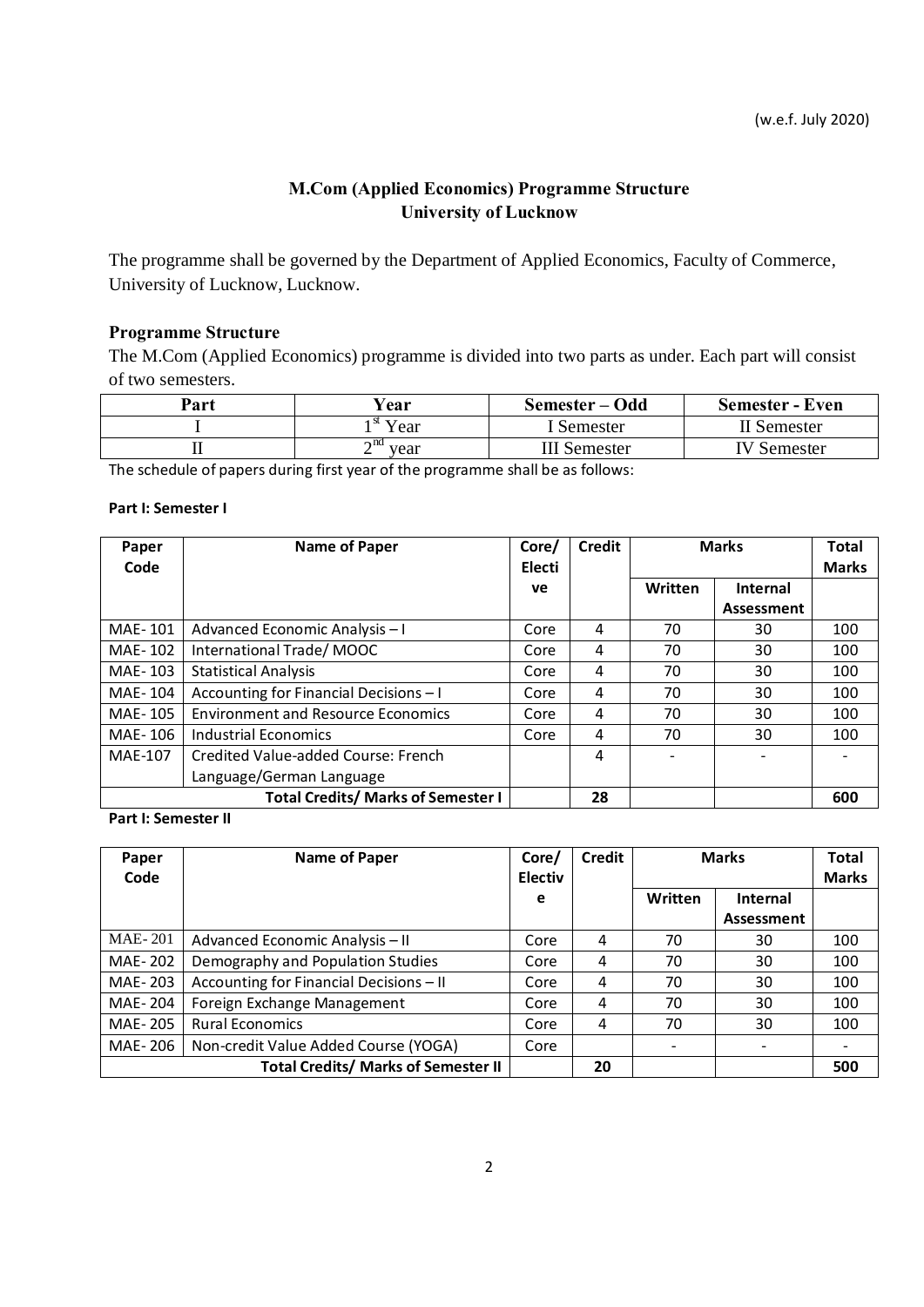# **The schedule of papers during second year of the programme shall be as follows:**

### **Part II: Semester III**

| Paper<br>Code                                       | <b>Name of Paper</b>                        | Core/Elective | <b>Credit</b>            | <b>Marks</b>  |                               | Total<br><b>Marks</b> |
|-----------------------------------------------------|---------------------------------------------|---------------|--------------------------|---------------|-------------------------------|-----------------------|
|                                                     |                                             |               |                          | Written       | <b>Internal</b><br>Assessment |                       |
| MAE-301                                             | <b>Economic Development and Policy</b>      | Core          | 4                        | 70            | 30                            | 100                   |
| MAE-302                                             | <b>Advanced Macroeconomics</b>              | Core          | 4                        | 70            | 30                            | 100                   |
| MAE-303                                             | Internship                                  | Core          | 4                        | $\frac{1}{2}$ |                               | 100                   |
| <b>MAE-304</b>                                      | Comprehensive viva-voce                     | Core          | $\overline{\phantom{0}}$ |               |                               | 100                   |
| Core Elective - (Choose any one Group)              |                                             |               |                          |               |                               |                       |
|                                                     | [Group - A] Financial System and Operations |               |                          |               |                               |                       |
| MAE-305                                             | Indian Financial System                     | Core Elective | 4                        | 70            | 30                            | 100                   |
| MAE -306                                            | Monetary Theory and Practice                | Core Elective | 4                        | 70            | 30                            | 100                   |
| [Group - B] Economics and Quantitative Applications |                                             |               |                          |               |                               |                       |
| MAE-307                                             | <b>Public Utility Economics</b>             | Core Elective | 4                        | 70            | 30                            | 100                   |
| MAE -308                                            | Quantitative Techniques for                 | Core Elective | 4                        | 70            | 30                            | 100                   |
|                                                     | <b>Economic Analysis</b>                    |               |                          |               |                               |                       |
|                                                     | <b>Open Elective: Choose any One</b>        |               |                          |               |                               |                       |
| MAE-309                                             | <b>Business Environment</b>                 | Open Elective | 4                        | 70            | 30                            | 100                   |
| MAE-310                                             | <b>International Business</b>               | Open Elective | 4                        | 70            | 30                            | 100                   |
| MAE-311                                             | Insurance & Risk Management                 | Open Elective | 4                        | 70            | 30                            | 100                   |
| <b>MAE-312</b>                                      | Intra-Departmental Paper                    | Open Elective | 4                        | 70            | 30                            | 100                   |
|                                                     | <b>Total Credits/ Marks of Semester III</b> |               | 24                       |               |                               | 700                   |

#### **Part II: Semester IV**

| Paper<br>Code                        | Name of Paper                                       | Core/Elective | <b>Credit</b> | <b>Marks</b> |                 | <b>Total</b><br><b>Marks</b> |
|--------------------------------------|-----------------------------------------------------|---------------|---------------|--------------|-----------------|------------------------------|
|                                      |                                                     |               |               | Written      | <b>Internal</b> |                              |
|                                      |                                                     |               |               |              | Assessment      |                              |
| MAE-401                              | Research Methodology                                | Core          | 4             | 70           | 30              | 100                          |
| MAE-402                              | Dissertation & Viva-Voce                            | Core          | 8             |              |                 | 200                          |
|                                      | Core Elective - (Choose any one Group)              |               |               |              |                 |                              |
|                                      | [Group - A] Financial System and Operations         |               |               |              |                 |                              |
| <b>MAE-403</b>                       | <b>International Banking</b>                        | Core Elective | 4             | 70           | 30              | 100                          |
| MAE-404                              | Managing Personal Finance                           | Core Elective | 4             | 70           | 30              | 100                          |
|                                      | [Group – B] Economics and Quantitative Applications |               |               |              |                 |                              |
| MAE-405                              | Econometrics: Theory & Application                  | Core Elective | 4             | 70           | 30              | 100                          |
| MAE-406                              | <b>Public Economics</b>                             | Core Elective | 4             | 70           | 30              | 100                          |
| <b>Open Elective: Choose any One</b> |                                                     |               |               |              |                 |                              |
| MAE -407                             | Entrepreneurship and MSME                           | Open Elective | 4             | 70           | 30              | 100                          |
| MAE -408                             | <b>Agricultural Economics</b>                       | Open Elective | 4             | 70           | 30              | 100                          |
| MAE -409                             | Banking Law and Practice                            | Open Elective | 4             | 70           | 30              | 100                          |
| MAE -410                             | Inter-Departmental Paper                            | Open Elective | 4             | 70           | 30              | 100                          |
|                                      | <b>Total Credits/ Marks of Semester IV</b>          |               | 24            |              |                 | 600                          |
|                                      | <b>Grand Total Credits/Marks Semester I to IV</b>   |               | 96            |              |                 | 2,400                        |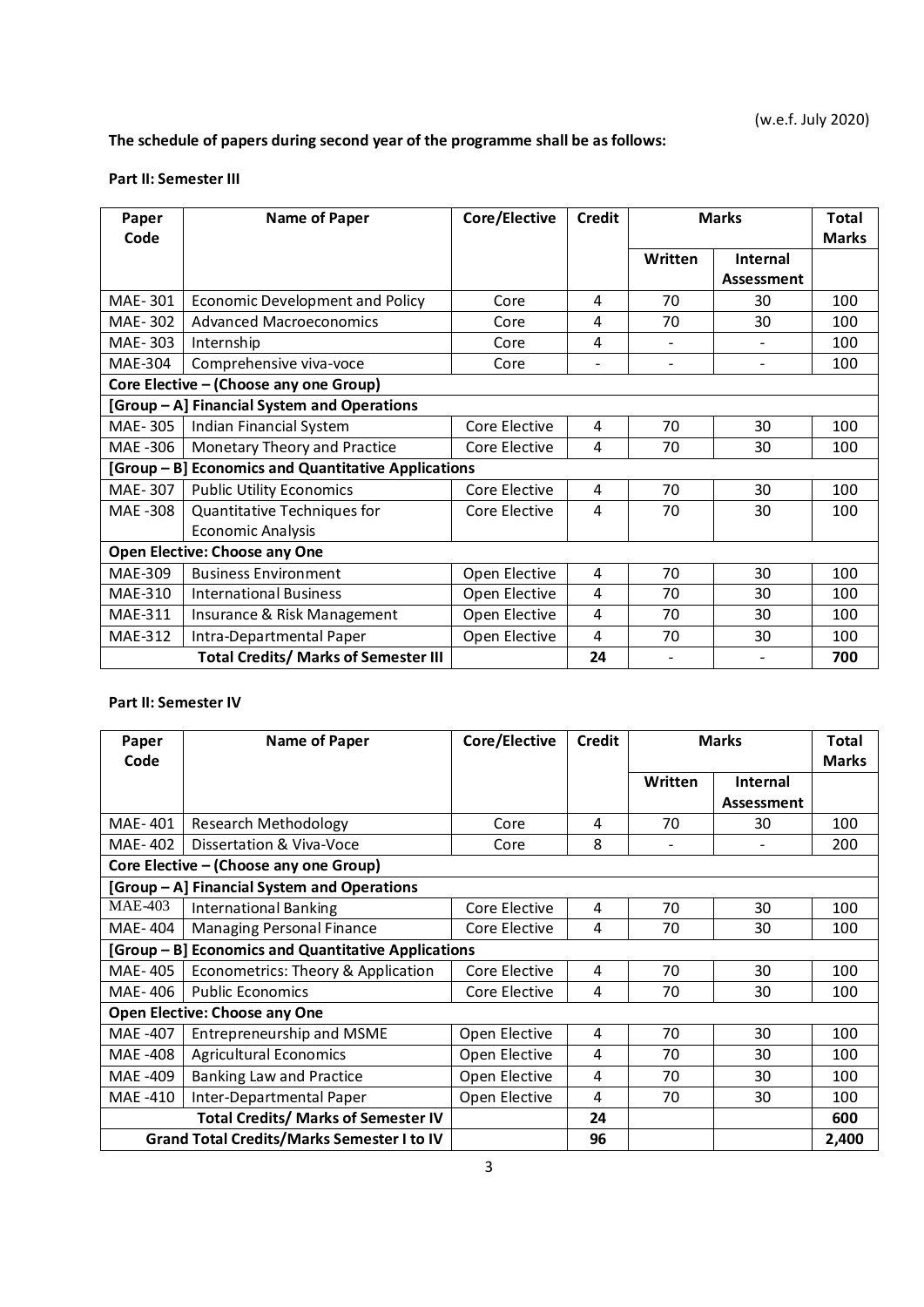**Note:**

- 1. There will be 3 lecture hours of teaching and 2 tutorials per week for each paper.
- 2. Tutorials consist of seminars and presentation periods.
- 3. Each paper will be of 4 credits.
- 4. The students have to undergo Internship for Six to Eight weeks in the month of May & June after Second Semester Examination.
- 5. In III and IV Semester, the student will have to choose any one group out of the given two groups A & B. The students will have to study both the papers of the group chosen. The chosen group will remain same in Semester III and IV. Group A – Financial System and Operations

Group B – Economics and Quantitative Applications

- 6. Out of the open electives in Semester III and IV, the students will have to choose any one of the given options.
- 7. Intra Departmental Paper means papers opened by Department of Commerce and Business Administration.
- 8. Inter Departmental paper means paper opened by other Departments in the University except Faculty of Commerce.
- 9. Following papers will be open for **other department students** under **Open elective** group:

| For Semester III students of Dept. of Commerce & | <b>Industrial Economics</b> |
|--------------------------------------------------|-----------------------------|
| <b>Business Administration</b>                   |                             |
| (Under Intra-Departmental)                       |                             |
| For Semester IV students of Other Faculty except | <b>Public Economics</b>     |
| <b>Faculty of Commerce</b>                       |                             |
| (Under Inter- Departmental)                      |                             |

- 10. Dissertation assessment and Viva-Voce examination will be of 100 marks each.
- 11. Each theory paper will be of 100 marks out of which 70 marks will be allocated for semester written examination and 30 marks for internal assessment.
- 12. Internal assessment consists of:
	- a. Mid-Semester Examination 15 marks
	- b. One Assignment/Presentation 10 marks
	- c. Attendance and overall performance 5 marks
- 13. Duration of examination for each paper shall be of 3 hours.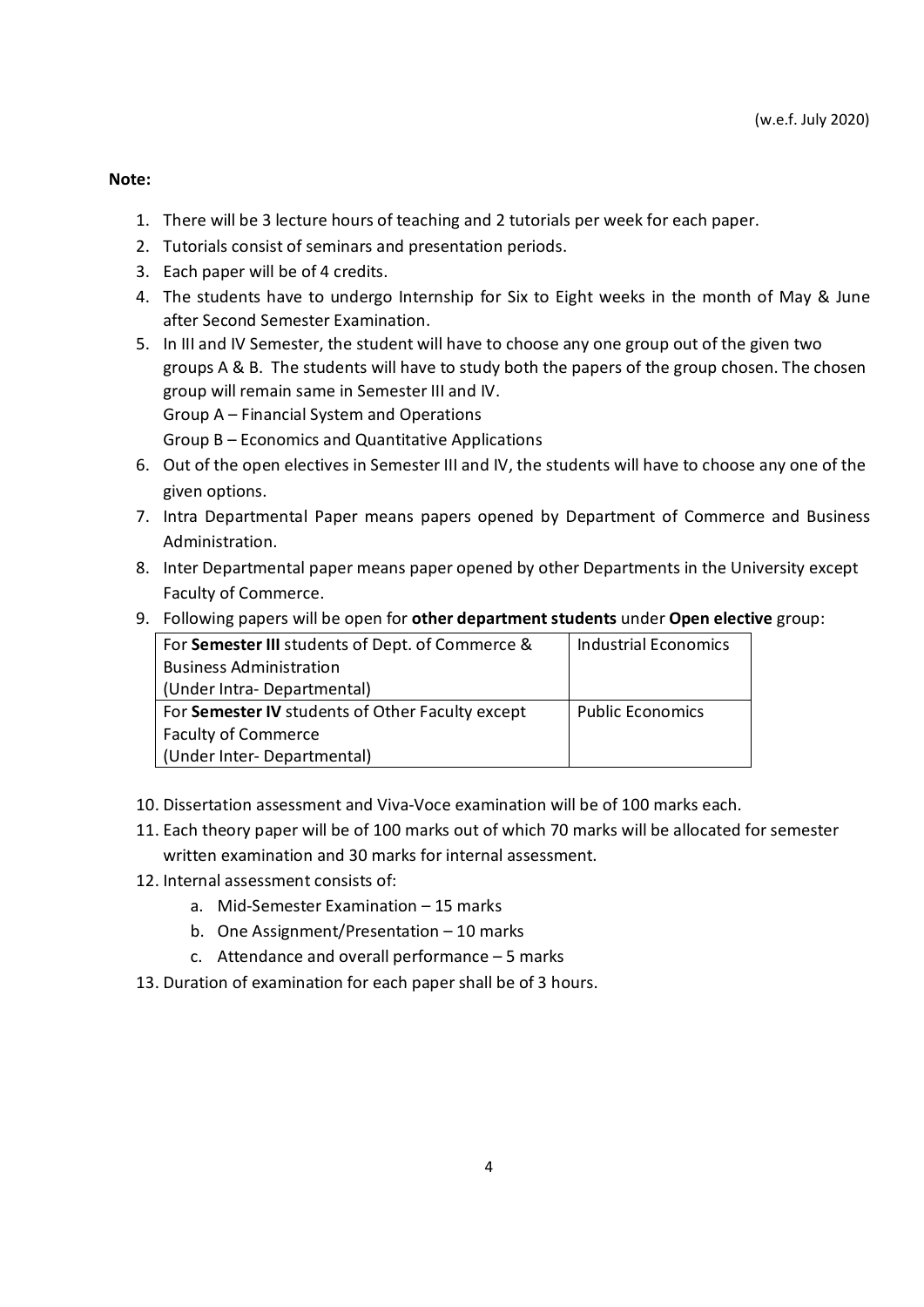### **M.COM (APPLIED ECONOMICS)** UNIVERSITY OF LUCKNOW

### **1st Semester Syllabus**

### **MAE- 101- ADVANCED ECONOMIC ANALYSIS- I**

**Course Objective:** The aim of the course is to help equip the students with basic tenets of the advanced micro economic theory. This along with macro-economics forms the robust foundation for understanding other specific study areas of the subject.

**Course Outcome:** Students should be able to understand the core concepts of demand, cost and production within the broad neo-classical and behavioural economics framework. They will get familiarized with basic mathematical tools related to the core concepts outlined above. Thus equipped with this theoretical and mathematical knowledge, they should be in a better position to understand the dynamics of real world problems.

#### Unit óI

Consumer Behaviour- Measurement of Utility: Cardinal vs Ordinal Approaches, Direct and Indirect Utility Function. Indifference Curve Analysis: Decomposition of price effect (Slutsky Approach); Compensated and Uncompensated Demand Function. Applications of Indifference Curve: Consumer Surplus, Rationing, Tax. Network Externalities: Bandwagon, Snob, and Veblen effects.

### Unit óII

Theory of Revealed Preference: Strong and Weak Ordering and Theory of Demand. Hicksø Revision of Demand Theory; Attribute Approach to Demand Theory. Consumer Choice under Risk and Uncertainty: The Neumann óMorgenstern Method.

#### Unit óIII

Concept of Demand Function; Elasticity of Demand and Supply 6 Measurement of Arc and Point Elasticity. Demand Forecasting 6 Purpose, Methods and Demand for New Products, Criteria of Good Forecasting Method

#### Unit óIV

Theory of Production: Homogeneous Production Function, Elasticity of Input Substitution and Technological Progress, Cobb-Douglas, CES. Cost Function: Meaning and Types of Cost, Traditional and Modern Theory of Cost and Saucer shaped cost curves; Concept of Cost Function and its Measurement; Economies and Diseconomies of Scale.

#### Unit  $6V$

Market and Pricing: Perfect Competition and Equilibrium under Increasing, Decreasing and Constant Cost Industry, the Concept of Supply Curve. Monopoly: Degree of Monopoly Power, Bilateral Monopoly, Price Discrimination in Monopoly.

- 1. Ahuja, H.L. ó Advanced Economic Theory
- 2. Jhingan, M.L. ó Advanced Economic Theory
- 3. Varshney R.L. & Maheshwari K.L. ó Managerial Economics
- 4. Maheshwari, K. L. & Maheshwari, R. K.- Vyavasaik Evam Prabandhakiya Arthshastra.(Hindi)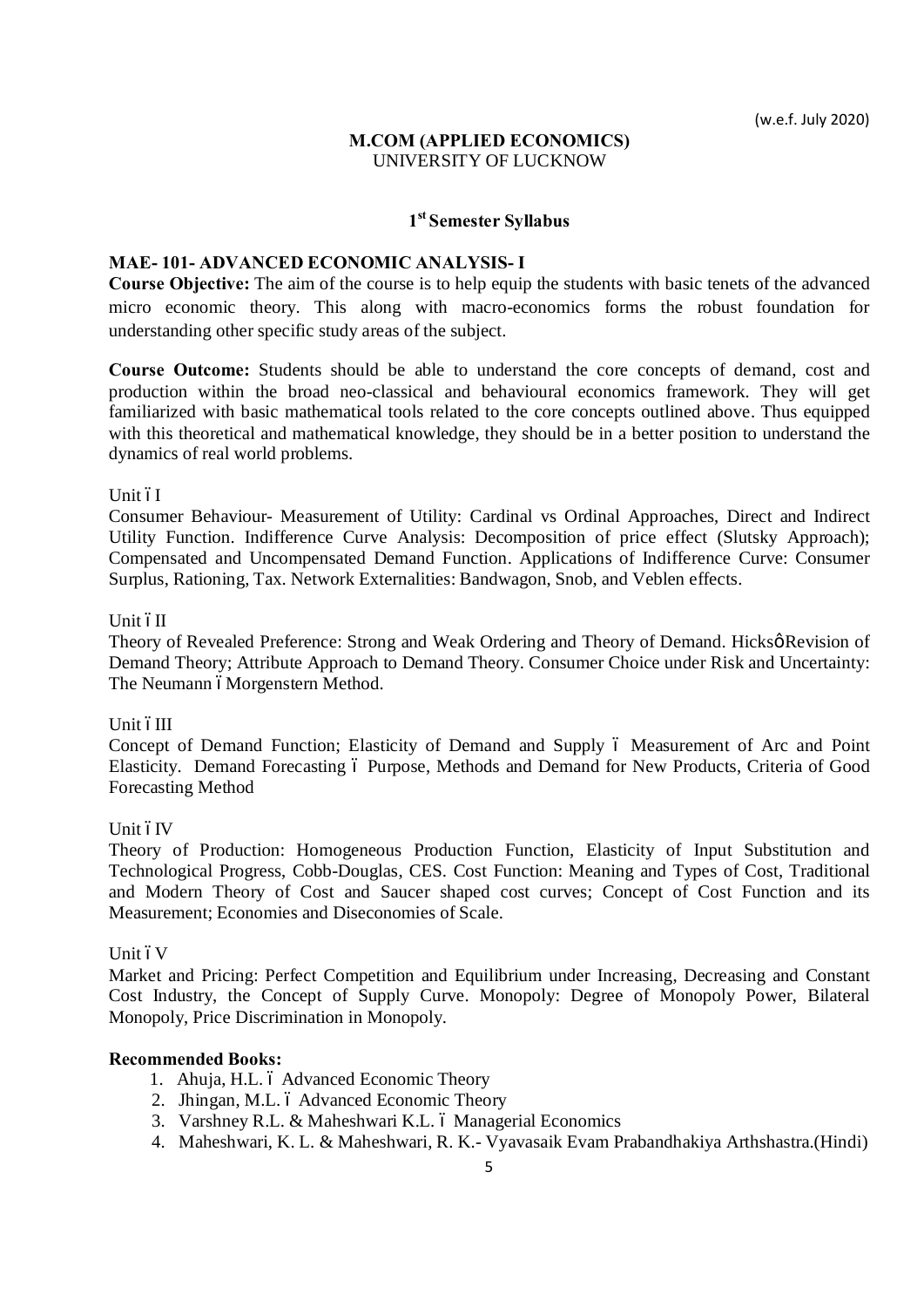- 5. Maheshwari, K. L. & Maheshwari, R. K. ó Advanced Economic Analysis.
- 6. Koutsoyannis ó Modern Microeconomics
- 7. Varian, H. R. ó Intermediate Microeconomics.
- 8. Vaishampayan, J.V. ó Managerial Economics

# **MAE-102 -INTERNATIONAL TRADE**

**Course Objective:** The objective of this course is to provide the students with an opportunity to completely learn and understand how trade is conducted in the international arena.

**Course Outcome:** By learning this course, students would gain the requisite managerial skills to meet any challenge they face in the international business market.

# Unit ó I

**General**- Characteristic of International Trade, Inter-regional and International Trade, Gains and Problems of International Trade. Foreign Trade Policy in India, **Multilateral Agencies**- GATT, WTO, UNCTAD

# Unit II

**Theories of International Trade-** Classical Theory of International Trade, Opportunity Cost Theory, Heckscher ó Ohlin Theory, Stolper - Samuelson Theorem, Leontief Paradox, Porter & Diamond model of Competitiveness.

# Unit  $6$  III

**Terms of Trade**- Concept, Measurement, Types, Factors affecting Terms of Trade, **Free Trade, Protection and Tariffs-** Merits and Demerits, Methods of Protection- Types of Tariffs, Effects of Tariffs on International Trade, Import Quotas, Dumping, Non-Tariff Barriers (NTB), etc.

### Unit óIV

**International Capital Movement-** FDI and FII, Globalization and its Impact. Status of FDI in Leading Economies in the world- USA and China.

### Unit ó V

**Regional Economic Groupings**- EU, SAARC, NAFTA, ASEAN. **International Institution**-IBRD and IMF International **Economic Forums-** G-8, G-20, BRICS.

- 1. Haberler G. 6 Theory of International Trade
- 2. Jaiswal Bimal & Shimpi Leena- International business and trade
- 3. Jaiswal, Bimal & Sunita Srivastava ó International Trade
- 4. Jaiswal, Bimal ó International Business
- 5. Jaiswal Bimal & Richa Banerjee- Introduction to international business
- 6. Maheshwari R.K. & Rastogi Ekta & Sharma Jai Lakshmi Introduction to International Business
- 7. Maheshwari K L, R K Maheshwari: लोक व एवं अंतरा य यापार
- 8. Maheshwari K L, R K Maheshwari: Public Finance and International Trade
- 9. Jhingan M.L. ó International Economics
- 10. Yadav R.S. & Pandey Prashant ó Trade of India (Hindi)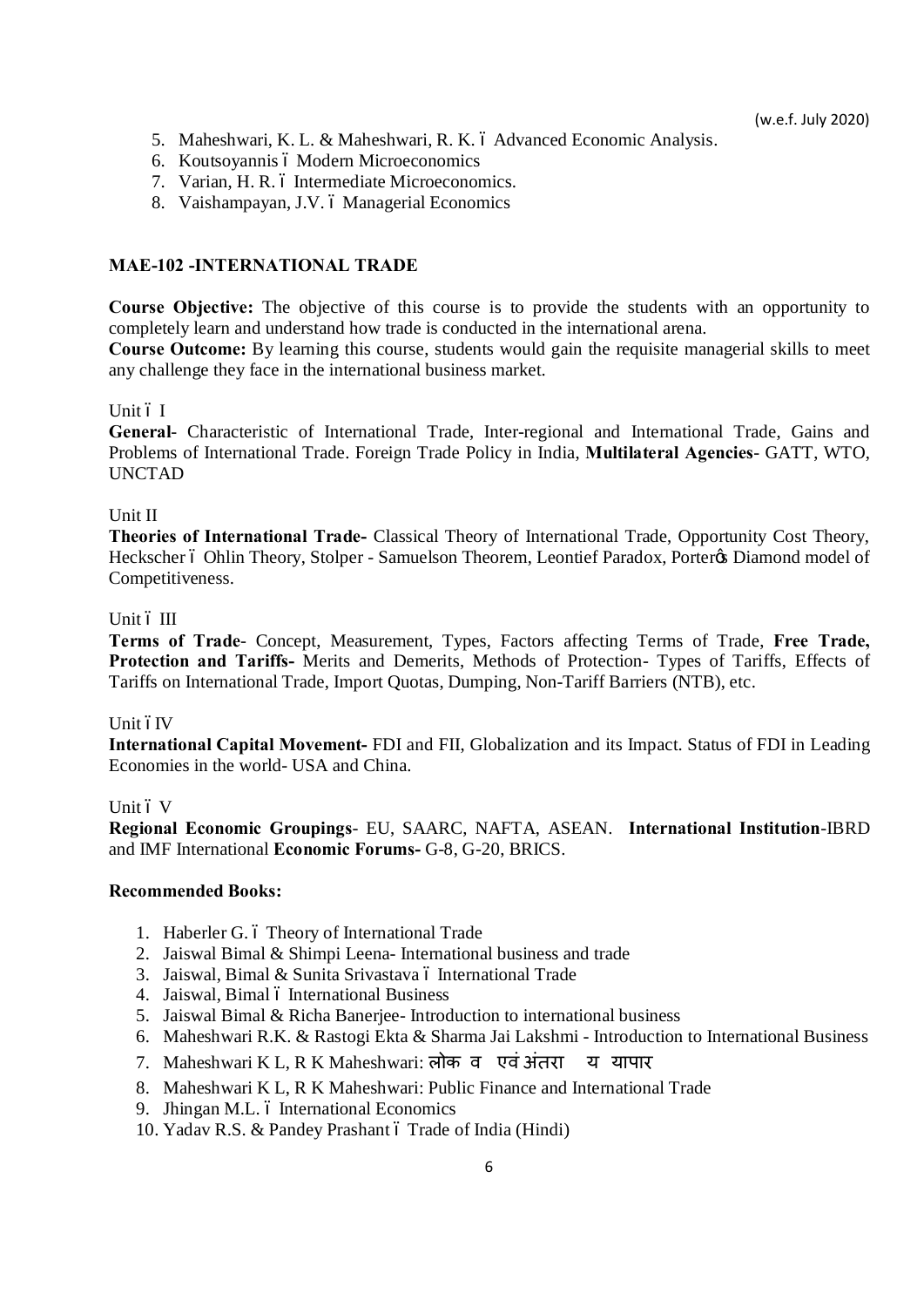### 11. Goswami V.K ó International Trade

### **MAE-103- STATISTICAL ANALYSIS**

**Course Objective:** The objective of this course is to augment the understanding of students about basic knowledge of principles of Statistics as well as statistical tools and techniques so that as to apply these for the analysis and interpretation of economic and business data in the dynamic economic environment.

**Course Outcome:** By studying the contents of this paper the students would be able to comprehend skilfully nature and scope of statistics. On the one hand they will understand descriptive statistics and its extensive uses in defining and demonstrating data, on the other hand they shall be able to inculcate knowledge regarding the application of some advanced statistical techniques in social and economic fields. Probability Theory and Distribution, an advanced mathematical technique, will enhance their practical understanding of the real world problems based on chance. The students shall also know about objectives of Sampling Theory and identifying, formulating and testing of research hypotheses. Being a job oriented course, employment avenues in the areas of data compilation and interpretation, business forecasting; as statistical analyst in various government departments as well as in the corporate sector are manifold.

#### Unit ó I

**Statistics**- Meaning, application and limitations, Scope and Importance of Statistics, Diagrammatic representation of data. **Data Analysis** Univariate and Bivariate analysis - Measures of Central Tendency- Arithmetic Mean, Geometric Mean, and Harmonic Mean, Median, Mode.

### Unit ó II

Measures of Dispersion- Range, Quartile Deviation, Mean Deviation, Standard Deviation. Coefficient of variation, Correlation- Meaning, Types and Measurement. Regression Analysis- Regression Lines, Regression Coefficient and Estimation.

#### Unit  $6$  III

**Probability Theory and Probability Distribution**- Meaning and Concepts of Probability, Permutation and Combination, Addition And Multiplication Theorem, Bernoulli Theorem, Bayos Theorem. **Probability Distribution**- Binomial, Poisson and Normal Distribution with Simple Application.

#### Unit óIV

**Sampling Theory and Design-** Statistical Population and Random Samples, Sampling Theory, Sampling Techniques, Sample Design, Sampling Distribution, Standard Error and its significance, Statistical Inference- Point and Interval Estimation, Hypothesis Formulation, Types of Hypothesis, Testing of Hypothesis-Types and Procedure, Errors in Hypothesis Testing.

#### Unit ó V

Statistics of Variables and Statistics of Attributes, Consistency of data, Association of Attributes. **Statistical Quality Control**: Concept, Utility and Methods, Types of Control Chart, Construction of Control Charts.

- 1. Yule and Kendall 6 Introduction to the Theory of Statistics
- 2. Singh Anoop Kumar- Statistical Methods (English and Hindi)
- 3. Elhance D N 6 Fundamental of Statistics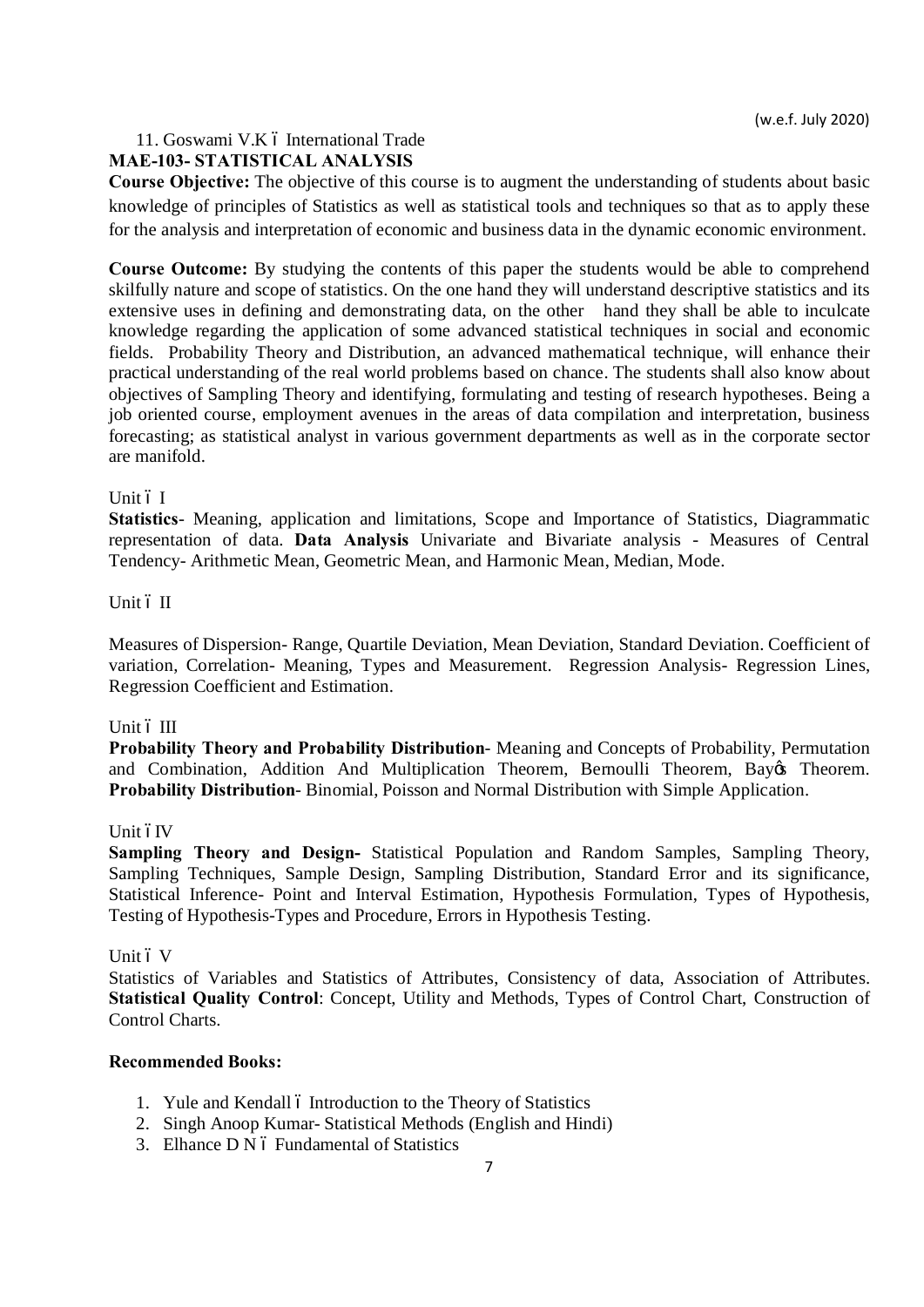- 4. Shukla and Sahai 6 Statistical Analysis
- 5. Gupta S P ó Statistical Methods
- 6. Singh  $S \cdot P$  ó Statistics: Theory and Practice

#### **MAE-104- ACCOUNTING FOR FINANCIAL DECISIONS – I**

**Course Objective:** The objective of this course is to help develop an insight into the various functions of finance like its management, availability and uses in order to maximize shareholders  $\phi$  wealth. **Course Outcome:** After learning this course, students would be able to understand the financial position and apply the included techniques and concepts to manage the finances of any business organisation.

#### **Unit –I**

Role of Finance in Business Decision Making, the concept of Time Value of Money, Present Value, Future Value and Annuities, Principles of Capital Investment, Profit Maximization, Wealth Maximization & Value Maximization- A Dilemma.

#### **Unit –II**

Sources of Funds ó Share, Debentures, Preference Shares etc., Capital Structure óTheories, NI, NOI and Traditional Approach,

#### **Unit–III**

Capitalisation: Concept, Over and Under-capitalisation: causes and remedies, Leverage and MM Theory, EBIT 6 EPS Analysis.

#### **Unit–IV**

Techniques of Capital Budgeting- Payback, ARR, NPV, PI and IRR, Simple Methods to tackle Risk and Uncertainty.

#### **Unit–V**

Concept of Cost of Capital, Cost of different sources of Funds, Weighted Average Cost of Capital (WACC).

#### **Recommended Books:**

- 1. Nanue A S ó Economic Analysis for Business Decisions
- 2. Jaiswal Bimal & Shimpi Leena- Business Finance
- 3. Vaishampayan J. V. ó Financial Management
- 4. Horoeitz 6 An Introduction to Quantitative Business Analysis
- 5. Jaiswal Bimal & Shimpi Leena- Concepts in Valuation
- 6. Gupta A S ó Human Resources Accounting
- 7. Dasó Human Resources Accounting
- 8. Jaiswal Bimal & Shimpi Leena Company Accounts
- 9. Bhattacharya  $&$  Deardon ó Accounting for management.
- 10. Gupta S P ó Vittiya Prabandha (Hindi)

### **MAE- 405- ENVIRONMENT AND RESOURCE ECONOMICS**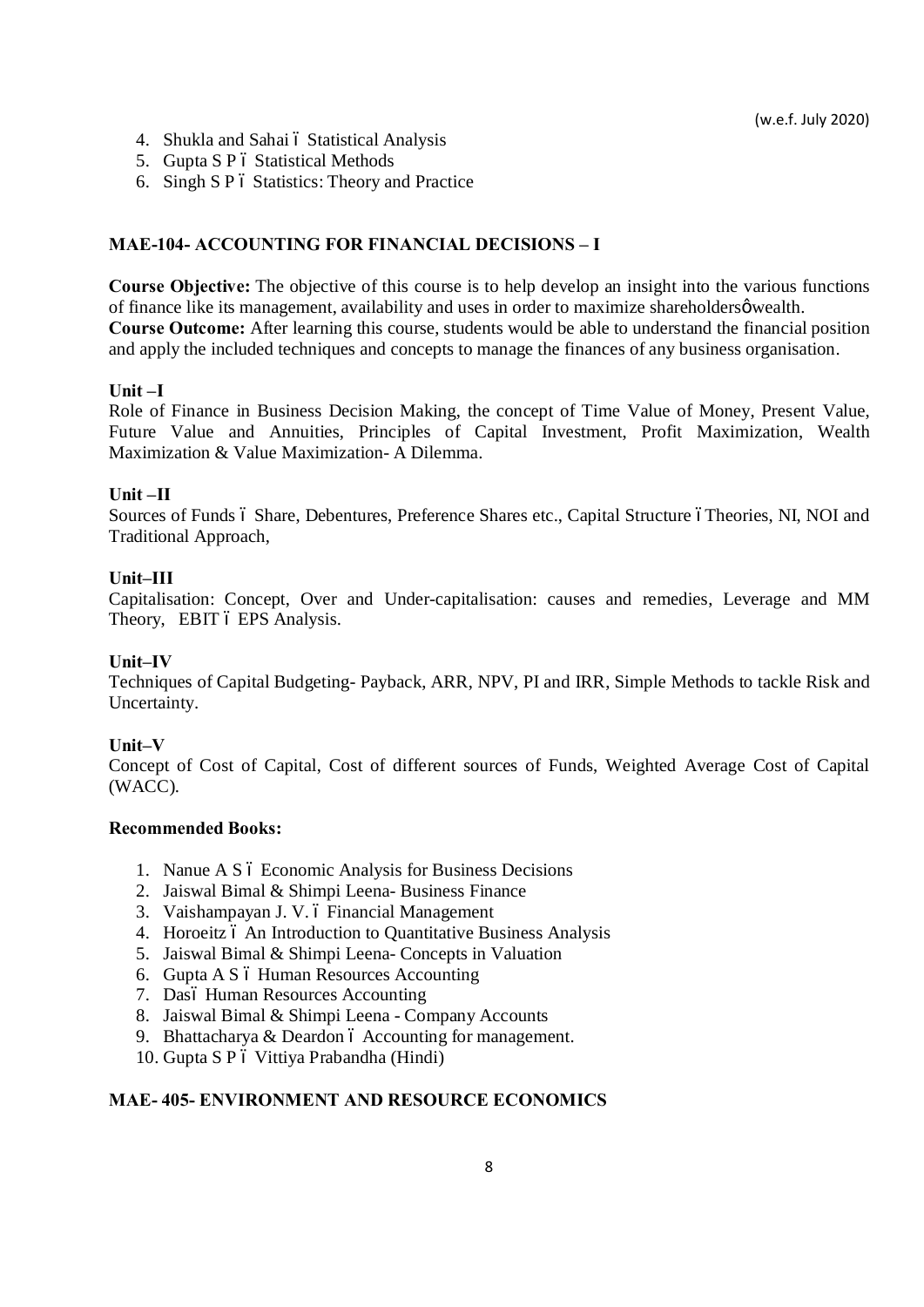**Course Objective:** The objective of this course is to acquaint the students with the different correlated concepts of environment, development and economics and also employability by Natural resources with correlation economics resources.

**Course Outcome:** After learning this course, students would be able to understand the concepts, practices and laws pertaining to environment and economics of resources. Students would be also able to understand environmental values, green environment and environmental ethics.

### $\textbf{Unit} - \textbf{I}$

**Environment and Ecology**  $\acute{o}$  Concept of Environment and Ecology. Concept, Nature and Scope of Environmental Economics. Meaning and Types of Environmental Degradation. Pollution: Causes and Effects- Air, Water, Land etc.

#### **Unit – II**

Natural Resources of Concept, Definition and Classification of Natural Resources. Concept of Scarcity Role of Natural Resources in Extraction and Productive Activity, Concept of Reserve to Production (R/P) Ratio.

### **Unit – III**

Economic Growth and Sustainable Development, Sustainable Rules, Environmental Quality: Environmental Kuznets Curve, Economic value of Environment, Environment Economy Interaction,

### **Unit-IV**

**Economics of Exhaustible Resources**  $\acute{o}$  Pricing and Exhaustion Date, Hotelling Model, Limits to Growth Theory, Inter-Temporal Allocation in Exhaustible Resource, Optimal Depletion of Endorsements, Conservation and Preservation of Resources, Economic Effects of Resource Exhaustion.

#### **Unit-V**

Environment and Trade, Environment and Population, Environmental Risk, Various conferences on Environment, Environmental Laws and Policies.

#### **Recommended Books:**

- 1. Meier G.M. and Rauch J.E. 6 Leading Issues in Economic Development 6 Oxford.
- 2. Todaro M.P. 6 Economic Development in the Third World.
- 3. Hamley N., Shogyen J.F.  $&$  White B.  $&$  Introduction to Environmental Economics.
- 4. Alen Randall ó Resource Economics: An Economic Approach to National Resources and Environmental Policy.
- 5. Vaishampayan J.V. ó Energy and Economic Development: An Analysis of Energy ó Economics Interactions

### **MAE-106- INDUSTRIAL ECONOMICS**

#### **Course Objective:**

With descriptive information about industrial and commercial organization such as supplies of factor of production, trade and commercial policies of the government and degree of competition in the business. With analytical information such as market analysis, pricing, choice of techniques and so on.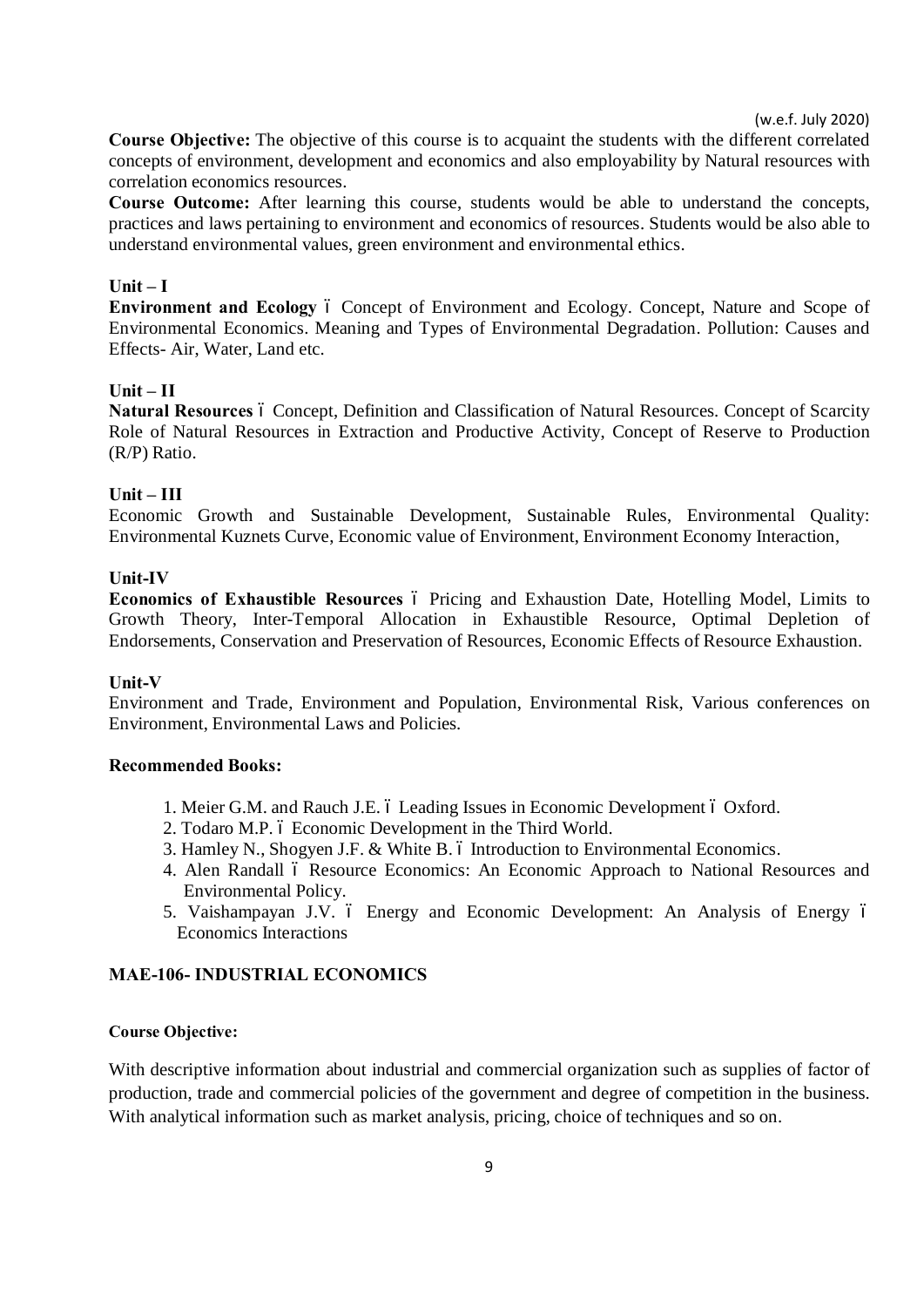**Course Outcome:** This course aims to describe economic problems of firm and industries. The focus is upon understanding the behaviour of business firms under different market conditions.

### **Unit-I**

Introduction and scope of Industrial Economics; Types and choice of organizational firm 6 ownership and control; The Firm and its objectives; Market structure and market conduct; optimum size of a firm;

### **Unit-II**

Market concentration, its measurement and effects on market performance; Diversification, Integration and Merger, Research & Development and Innovation; Product differentiation and advertisement. Determinants of profitability.

### **Unit-III**

Product pricing (in practice): mark-up price, incremental price, target rate of return price, transfer price, two-part tariff, bundling, pricing in public enterprises; Industrial Efficiency: concept, determinants, measurement and decision-making process; Theories of growth of firm: Downie, Penrose and Marris.

### **Unit-IV**

Industrial finance: need type and sources of industrial finance; Industrial location Analysis: determinants of Industrial location; Theories of Industrial location-Weber and sergeant Florence; Industrial Productivity - Partial and Total productivity, Measurement and Determinants.

### **Unit-V**

Government regulation of Indian industries: Industrial policy and Competition Act; Trends in industrial growth since 1991; Performance and problems of Micro, Small, Medium Enterprises; Role of MNC $\alpha$  in India; Technology and Foreign Collaboration Policy; NRI Investment Issue; Joint Ventures in India; Global Competition emerging trend; Government's recent policies.

### **Recommended Books**:

1. Barthwal, R.R. 6 Industrial Economics: An Introduction Text Book (2e)

2. Dhingra and Dhingra 6 Industrial Economics

3.Hay, A.D. and D.J. Morris 6 Industrial Economics and Organization: Theory and Evidence

4. Panagariya, Arvind ó India: The Emerging Giant

5.Andreosso, Bernadette, Jacobson, David. – Industrial Economics and Organization

6.Das, Satya P. 6 Microeconomics for Business

7. Martin, Stephen ó Advanced Industrial Economics

8.Phlips, Louis (Ed.) 6 Applied Industrial Economics.

9. Stead et al. ó Industrial

### **MAE-107- FRENCH LANGUAGE**

**Course Objective:** The objective of this course is to equip the students, who are complete beginners in French, with the four skills of language i.e. reading, writing, speaking and comprehension.

**Course Outcome:** After learning this course, students would be able to acquire communication skills in the French language, making them more competitive.

#### **Unit I :**

Se presenter, Dire les nationalites et les professions, l'alphabet et les nombres jusqu'a 60, Savoir Saluer dire l'addresse, Conjuguer au present les verb etre, avoir, regarder, parlers ecouter, lire, ecrire et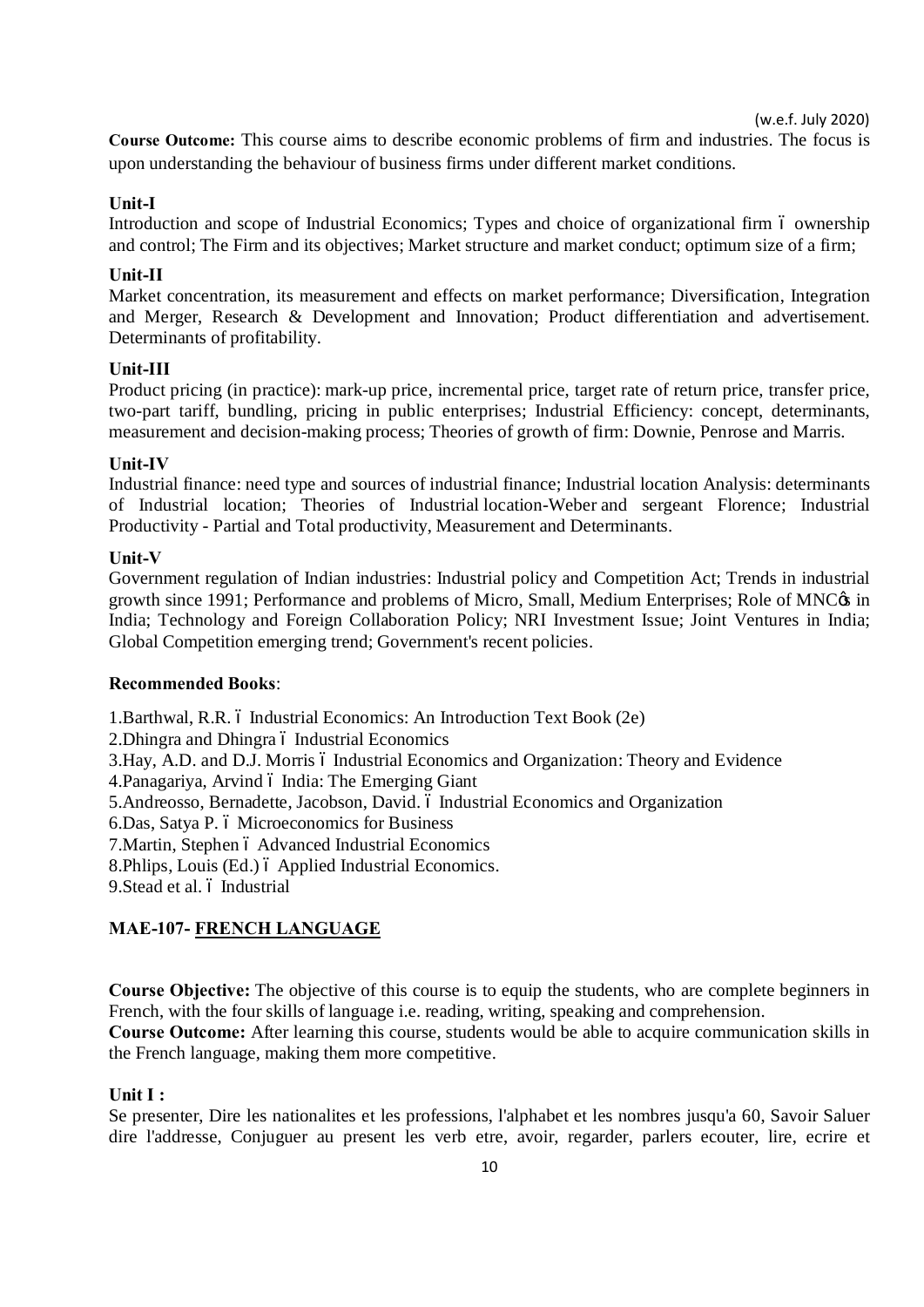comprendre, les jours et lest mois, article definit et indefinit, demander et repondre<< qui est-ce ? et qu'est-ce-que c'est?

### **Unit II :**

Les loisirs et les lieux; a, au, a l, a la, aux, en, chez; les verbs au present faire, aller, rester, venir, aimer, adorer, preferer; il y a; l'haure (quelle heure est-il?, il estí :; imperatif des verbs-commencer arriver, partir, entrer, sortir, vouloir, pouvoir, savoir et connaitre (conjugaison au present; interrogation et negation.

### **Unit III :**

Des adjective pour decrire une personne, ses qualities et ses defaults; interroger et repondre avec 'si'; feminin et pluriel des adjectifs; demander l'age; savoir les nombre jus qu'a 1000000; voici, voila, c'est ici/la/la-las, c'est pres(de)/loin(de); les adjectives demonstratif-ce, cet,cette et ces; les nombres ordinauxpremeir, deuxienme (second) i i centineme; conjugaison des verb-vendre, acheter, batiment et les meubles

### **Unit IV :**

Les repas de la journee, les legumes; conjugaison au present des verbs ó gouter, choisir, commander, manger, boire; exprimer la quantite avec les articles partifs ó de, du, de l', de la et des; les pronoms après les preposition ó moi, toi, leu, elle, nous, vows, eux et ells; moií í aussi/ moií ... non plus; le temps matin/apres midi etc; conjugaison au present des, verbs pour les activites de la journee come-se reveiller, se lever, se laver, s'habiller, prendre le petit dejeuner, partir travailler, dejeuner se promener, se reposer, se coucher et dormir; construction negatif et interrogatif et en forme infinitive des verbs prononinales; c'est sur/ce n'est pas sur; encore/un autre; les adjectives possessives ó mon/ma mes tom/tattes, son/sa/ses, etc.

#### **Unit V :**

Les veterments de l'homme et de la femme, les materiaux comme cuir, velours etc. et lest couleurs Dire la taille, la pointure, le poids et les mesure et ausi le prix; Tout ó Comme adjective-tout, toute tous et toutes; Tout ó comme pronom ó tout, tous; I'mperatif des verbs pronomiaux comme se lever; conjugarison des verbs (au present-se lever, etre debout, se coucher, s'asseoir; lex ingredients de la cuisine comme le sucre, le sel etc. les ustencils, comme poel, casserole etc,; Donner des ordre/interdire; construction avec "il faut" et avec le verb "devoir,

#### **SUGGESTED READINGS :**

- 1. Le Nouveau Sans Frontiere 1 (Unit I & II)
- 2. S.P. Singh Cours de la langue Francaise en hindi, Langers Publication, Delhi
- 3. S.P. Singh 6 French Tenses and Art of Conjugaison, Shreya Publications, Delhi
- 4. M. Dondo ó Modern French Course
- 5. G. Mauger ó Cours de la langue Francaise et de civization, Goyal Publication, Delhi

### **GERMAN LANGUAGE**

**Course Objective:** The objective of this course is to equip the students, who are complete beginners in German language, with the four skills of language i.e. reading, writing, speaking and comprehension. **Course Outcome:** After learning this course, students would be able to acquire communication skills in the German language, making them more competitive.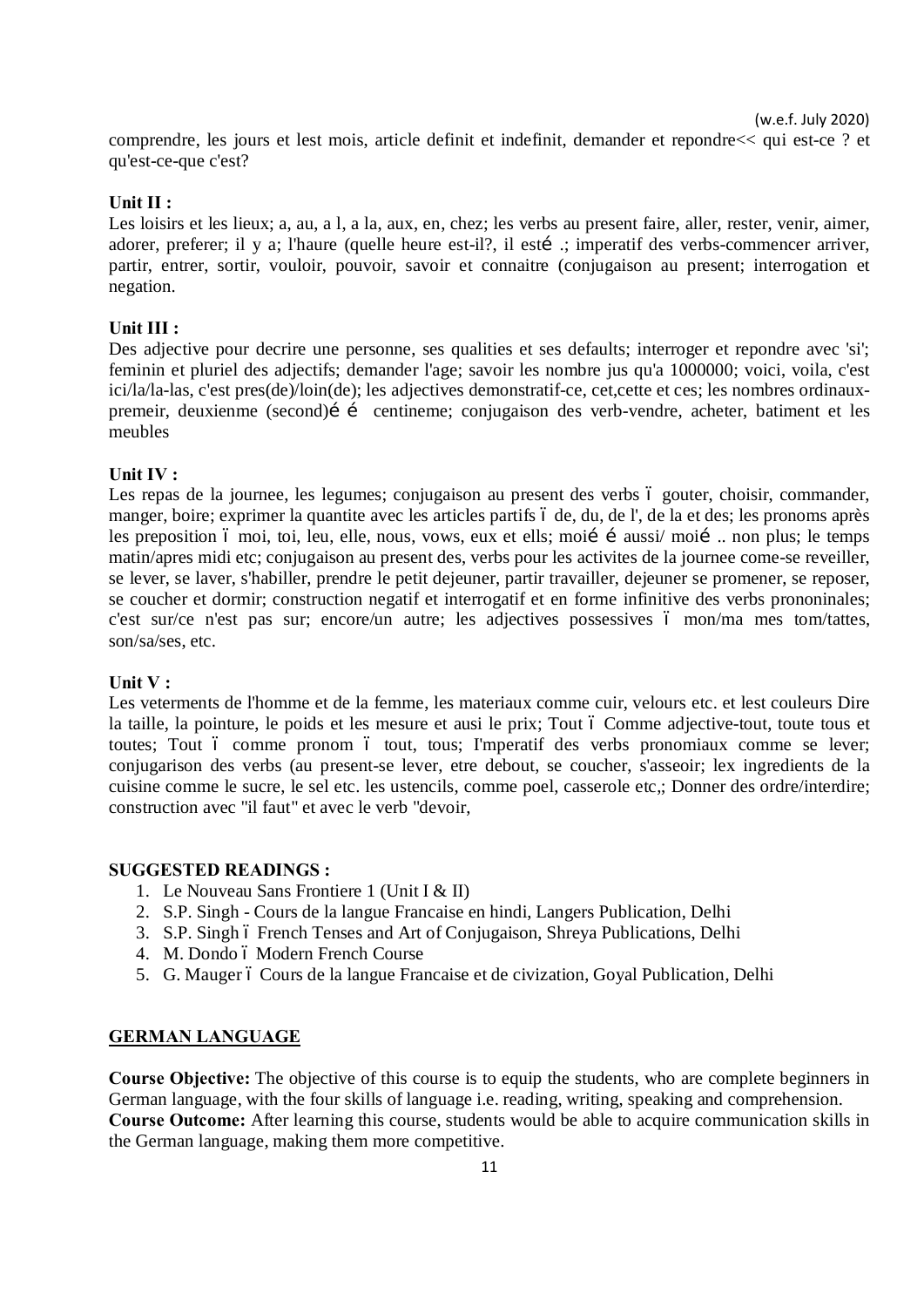### **Unit I :**

Introduction to Germany, Basic grammar structure, Nouns (Singular, plural, Numbers, Days, Months, Seasons, Colours.

### **Unit II :**

Personal Pronouns, Verbs, Conjunctions, Prepositions, Articles, Adjectives, Prepositions.

### **Unit III:**

Tenses, Sentences constructions, Interrogative sentences, Affirmative sentences, Negative sentences.

### **Unit IV :**

Comprehension, texts, paragraph, writing, vocabulary.

#### **Unit V :**

Culture, Market, industry, theatre, music.

### **SUGGESTED READINGS**

- 1. Netzwerk deutsch als Fremd sprache 6 A1, Goyal Publishers & Distributors, Delhi
- 2. Langeuscheidt ó German in 30 days.
- 3. German Vocabulary, TEP Books
- 4. Collins ó Easy Learning German Grammar

#### **M.COM (APPLIED ECONOMICS)** UNIVERSITY OF LUCKNOW

### **2nd Semester Syllabus**

### **MAE- 201- ADVANCED ECONOMIC ANALYSIS – II**

**Course Objective:** The course is a sequel to Advanced Economic Analysis-I. It aims to acquaint the student with various market forms and the more realistic theories of firm. To gain insight into practical and real world scenario, students are made familiar with approaches of game theory, information economics, general equilibrium analysis and generalized factor pricing theory.

**Course Outcome:** The students should be able to apply their enhanced theoretical and practical knowledge to analyse the real market situations as well as the realistic behaviour of the consumer under uncertain economic environment. The mathematical techniques used in this course will equip the students to understand further advanced areas in the subject, namely, econometrics; advanced macroeconomics; and research methodology. Once employed, the knowledge gained in this course will help them to keep abreast with the emerging developments so as to excel in their chosen vocation.

Unit ó I

**Monopolistic Competition:** Group Equilibrium, Existence of Excess Capacity, Comparison with Perfect Competition, Analysis of Selling Cost. **Oligopoly:** Non-Collusive Oligopoly- Models of Cournot, Chamberlin, Sweezy and Stackleberg; Collusive Oligopoly: Cartel and Price Leadership Models-Low cost, dominant firm and barometric models. Pricing policies 6 Introduction to Various Pricing Policies.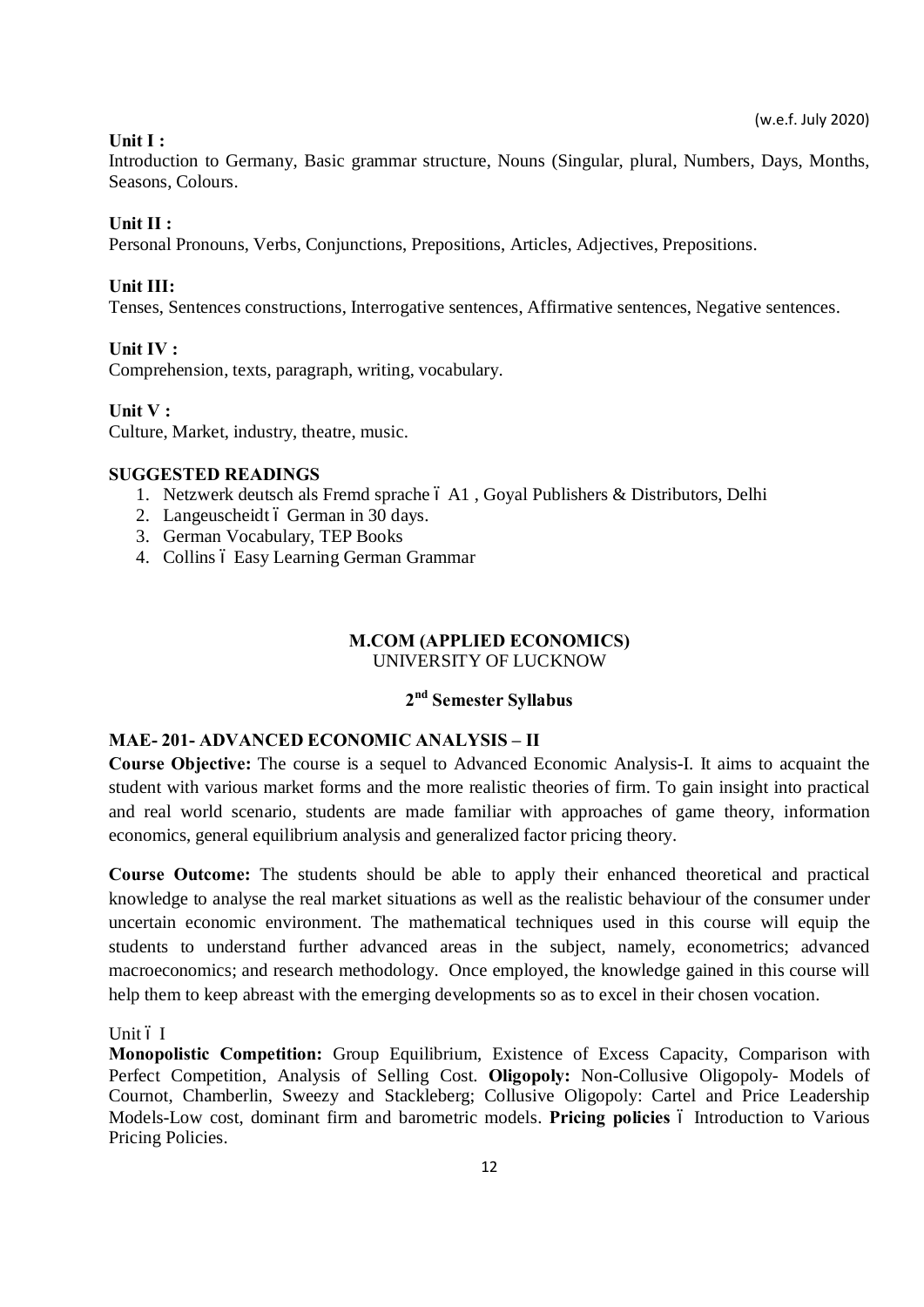### Unit óII

**Managerial Theories of the Firm:** Baumoløs, Marris and Williamson. Behavioural Theory of the Firm: Cyert and March model. **Theory of Limit Pricing:** Contribution of Bains. **Market Failure and Asymmetric Information:** Quality Uncertainty, Market Signalling, Moral Hazard and Principal-Agent Problem.

### Unit óIII

**Game Theory:** Zero-Sum Game and Non zero-sum game; Concept of Dominant and Dominated Strategies. Alternative Methods of Determination of Optimal Pay-Offs and Nash Equilibrium. Prisonersø Dilemma.

### Unit óIV

**The Theory of General Equilibrium:** Problem of Existence, Uniqueness and Stability of General Equilibrium. The Walrasian General Equilibrium Model: 2x2x2 Graphical General Equilibrium Model.

### Unit 6V

**Factor Pricing under Perfect and Imperfect Factor Market. Welfare Economics:** Old Welfare Economics: Marshall and Pigou, Pareto and Welfare Economics: Criteria and Optimality, Compensation Principle: Hicks, Kaldor and Scitovsky.

### **Recommended Books:**

- 1. Ahuja, H.L. ó Advanced Economic Theory
- 2. Maheshwari, K. L. & Maheshwari, R. K. ó Advanced Economic Analysis.
- 3. Varshney R.L. & Maheshwari K.L. ó Managerial Economics
- 4. Vaishampayan, J.V. ó Managerial Economics
- 5. Jhingan, M.L. ó Advanced Economic Theory
- 6. Maheshwari, K. L. & Maheshwari, R. K.- Vyavasaik Evam Prabandhakiya Arthshastra.(Hindi)
- 7. Koutsoyannis ó Modern Microeconomics
- 8. Varian, H. R. ó Intermediate Microeconomics.

# **MAE- 202- DEMOGRAPHY AND POPULATION STUDIES**

**Course Objective**: This paper aims to equip the student with a comprehensive understanding of techniques of demographic analysis on the one side and on the other it is concerned with the problem oriented approach aiming at analyzing the ramifications of population on various aspects of economy; biological, social, economic, cultural and so on. It also will acquaint the student with past, present and future population scenario and trends at the national as well at the world levels.

**Course Outcome:** The students will be able to comprehend various complex demographic issues and problems plaguing developing economies and also the shortcomings of various policy packages to tackle these. Their technical skills in the area will also be enhanced. Being a comprehensive course in itself, the students with the knowledge gained from this paper, are in a position to go in for specialized study of the same being offered by various universities in the country and abroad. There is a plethora of job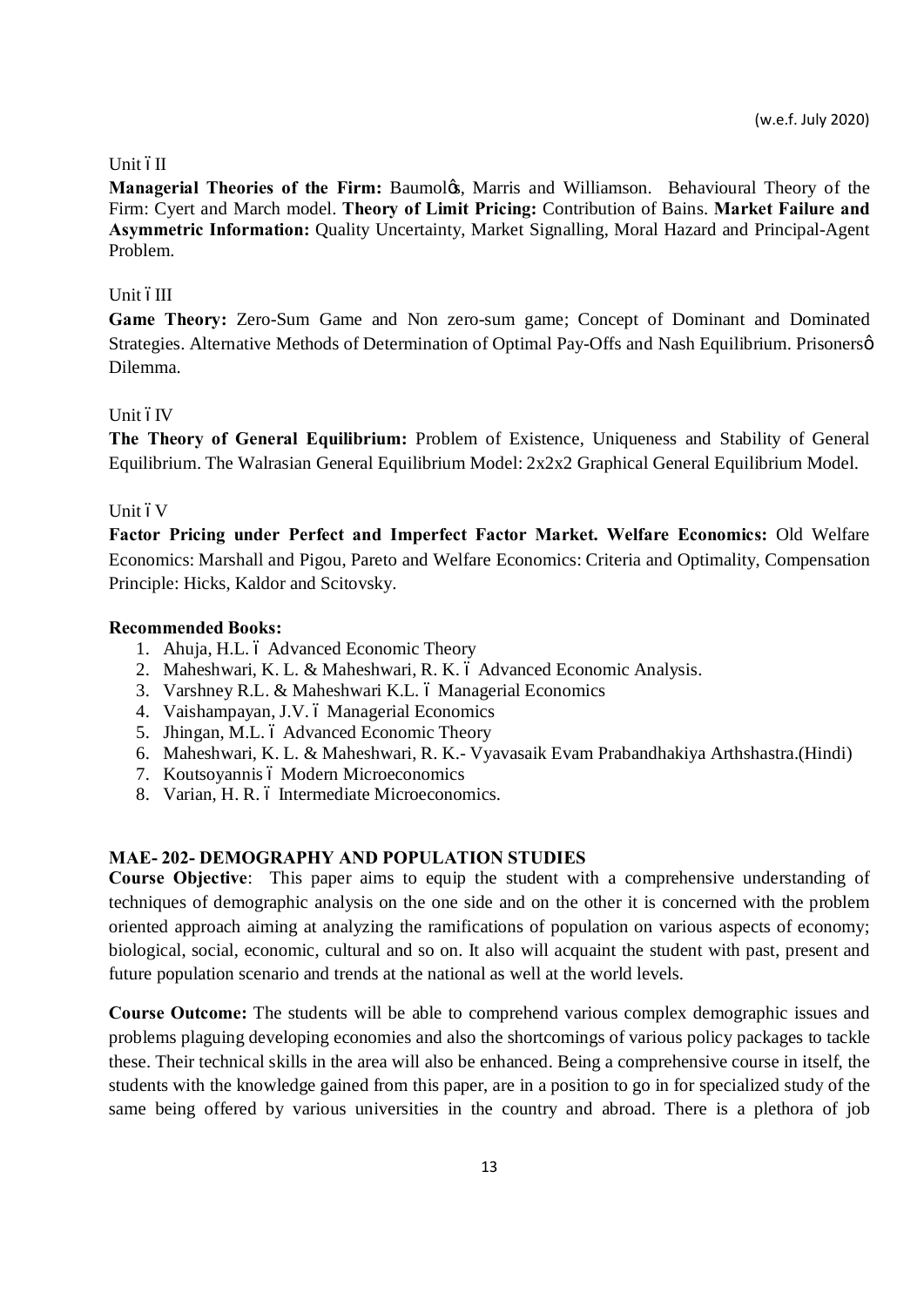opportunities for the students in the field of research, academics, planning; and as an analyst or a statistician.

### $\textbf{Unit} - 1$

Meaning and Scope of Demography, Relationship with other Sciences. Techniques of Demographic Analysis - Marriage and Marital Dissolution=Measures of Fertility and Reproduction=Factors affecting Fertility=Measures of Mortality=Factors affecting mortality=Life Table - Construction and its Uses= Methods of Population Projection.

# **Unit – II**

Migration - Concept, Definition, Source of Data and Causes, Internal and International Migration. Urbanisation and Urban Growthó Concept, Definition, Source of Data and Causes. Relationship between Urbanisation and Migration 6 Theories of Lewis, Fei-Ranis, and Harris-Todaro.

# **Unit - III**

Theories of Population: Biological Theories 6 Malthusian and Neo-Malthusian Theory, Spencer, Doubleday and Pearl and Reeds=Socio - Cultural Theories ó Socialist Views, Karl Marx and Dumont= Economic Theories - Theory of Optimum Population, and Liebenstein & theory.

### **Unit IV**

Population and Economic Development - Theory of Demographic Transition (Theories of Thomposon & Notestein, C P Blacker, Karl Sax, Cowgill and Modern Theory)= Concept of human development. Population Pyramid 6 Concept and Types.

### **Unit - V**

Population Trends in different Regions of the World with special reference to Developing countries. Population in India- Size, Growth and Composition= Census in India. Factors affecting Fertility, Mortality and Migration in India=Population Policy in India=Family Planning Programme of India and its Achievements.

### **Recommended Books:**

- 1. Barclay, G.W. 6 Techniques of population analysis.
- 2. Bhende, Asha A. Ad T Kanitkar, 6 Principles of Population Studies.
- 3. Jhingan, M L, B K Bhatt and J N Desai,  $\acute{o}$  Demography.
- 4. Mandal, R.B. Ujanga, J. Prasad, H- Introductory Methods in Population Analysis.
- 5. Srivastava, O.S. 6 Demography and population studies.
- 6. Srivastava, K. 6 Basic Demography Technique and applications.
- 7. Datt & Sunderan óIndian Economy.

8. Government of India- Ministry of Health and Family Welfare, Family Welfare Programme in India

9. Population Council ó Population Policies in Developing Countries.

10. Chaubey, P.K. ó Population Policy for India

11. Mishra, J.P. ó Janankiki

12. Gupta, S N ó Janankiki ke Mooltatva.

### **MAE- 203- ACCOUNTING FOR FINANCIAL DECISIONS -II**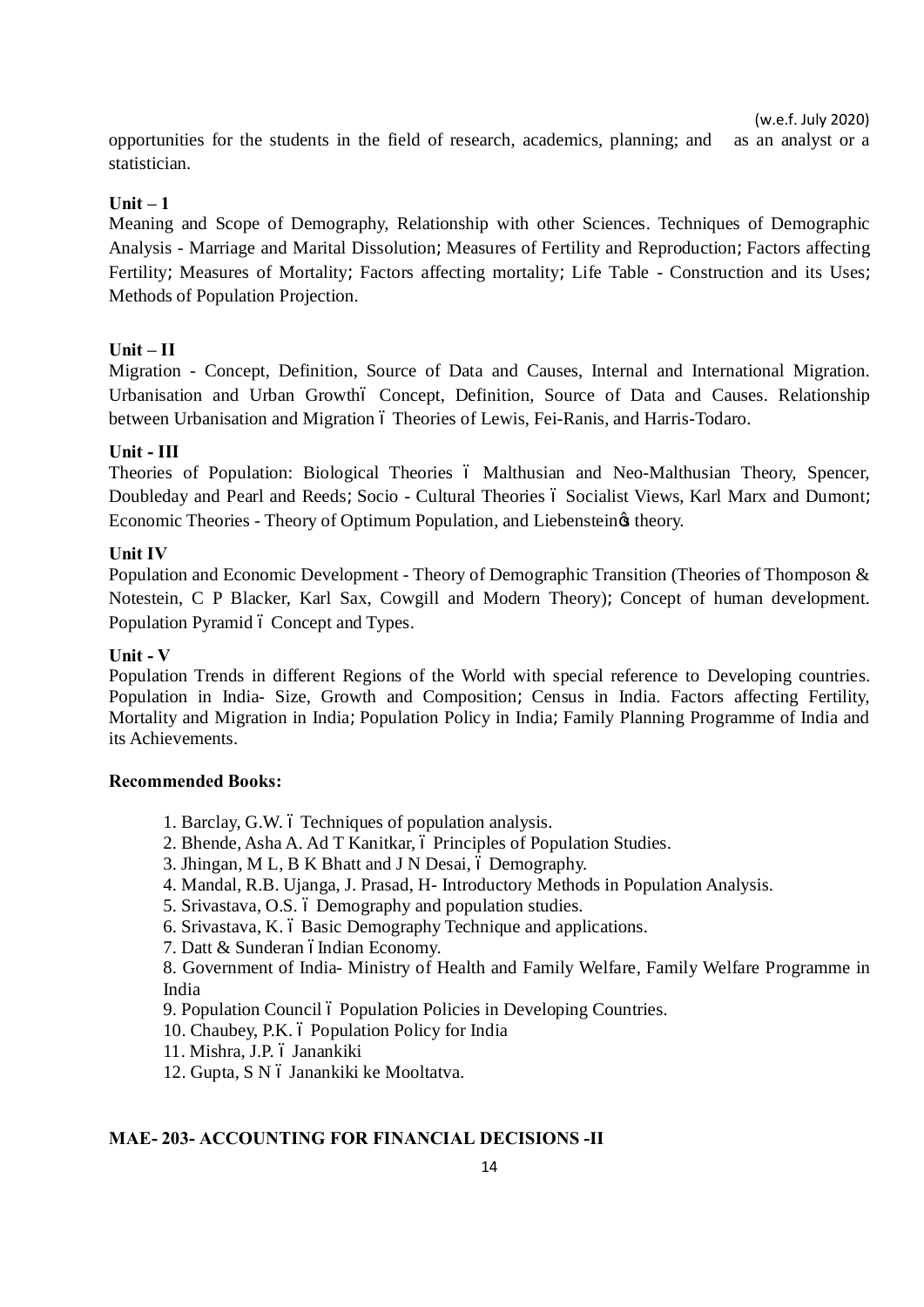**Course Objective:** The objective of this course is to provide an insight into the various functions of finance like its management, availability and uses in order to maximize shareholdersø wealth. **Course Outcome:** After learning this course, students would be able to understand the financial position and apply the included techniques and concepts to manage the finances of any business organisation.

### **Unit – I**

Analysis of Financial Statement: Ratio Analysis- Debt Ratios, Coverage ratios, Profitability Ratios, Efficiency Ratios, Liquidity Ratios.

### **Unit - II**

Analysis of changes in Financial Position-Funds Flow and Cash Flow Analysis.

### **Unit – III**

Working Capital Management ó Financing of Working Capital, Operating Cycle, Liquidity Management, Management of Inventories (EOQ).

# **Unit – IV**

Management of Cash 6 Cash Budget, Management of Receivables 6 Credit Policies, Credit Terms and Collection Policies.

### **Unit – V**

Dividend Policies 6 Factors Determining Dividend Policies, Dividend Pay-out Ratio, Forms of Dividend and Price of Share 6 Walter and Gordon Models, Stable Dividend Policy Informational Content of Dividend.

#### **Recommended Books:**

- 1. Mathur, S.B. óWorking Capital Management & Control
- 2. Jaiswal Bimal & Shimpi Leena- Business Finance
- 3. Vaishampayan, J.V. ó Financial Management
- 4. Jaiswal Bimal & Shimpi Leena- Concept in Valuation
- 5. Vanhorne, V.James óFinancial Management & Policy.
- 6. Pandey, I.M. óFinancial Management
- 7. Khan & Jain óFinancial Management
- 8. Jaiswal Bimal & Shimpi Leena Company Accounts
- 9. Maheshwari, S.N.6Advanced Accounting Vol. II
- 10. Gupta, S P ó Vittiya Prabandha (Hindi)

#### **MAE- 204- FOREIGN EXCHANGE MANAGEMENT**

**Course Objective:** The objective of this course is to acquaint the students with the foreign exchange market, its functioning, various concepts and nomenclatures, policies and laws related to it.

**Course Outcome:** This course shall prepare the students in dealing with foreign currencies and acquaint them with updated knowledge related to foreign exchange.

#### **Unit – I**

Concept and Significance of Foreign Exchange, Functions of Foreign Exchange Department, Foreign Exchange Markets, Role of RBI and Management of Foreign Exchange Reserves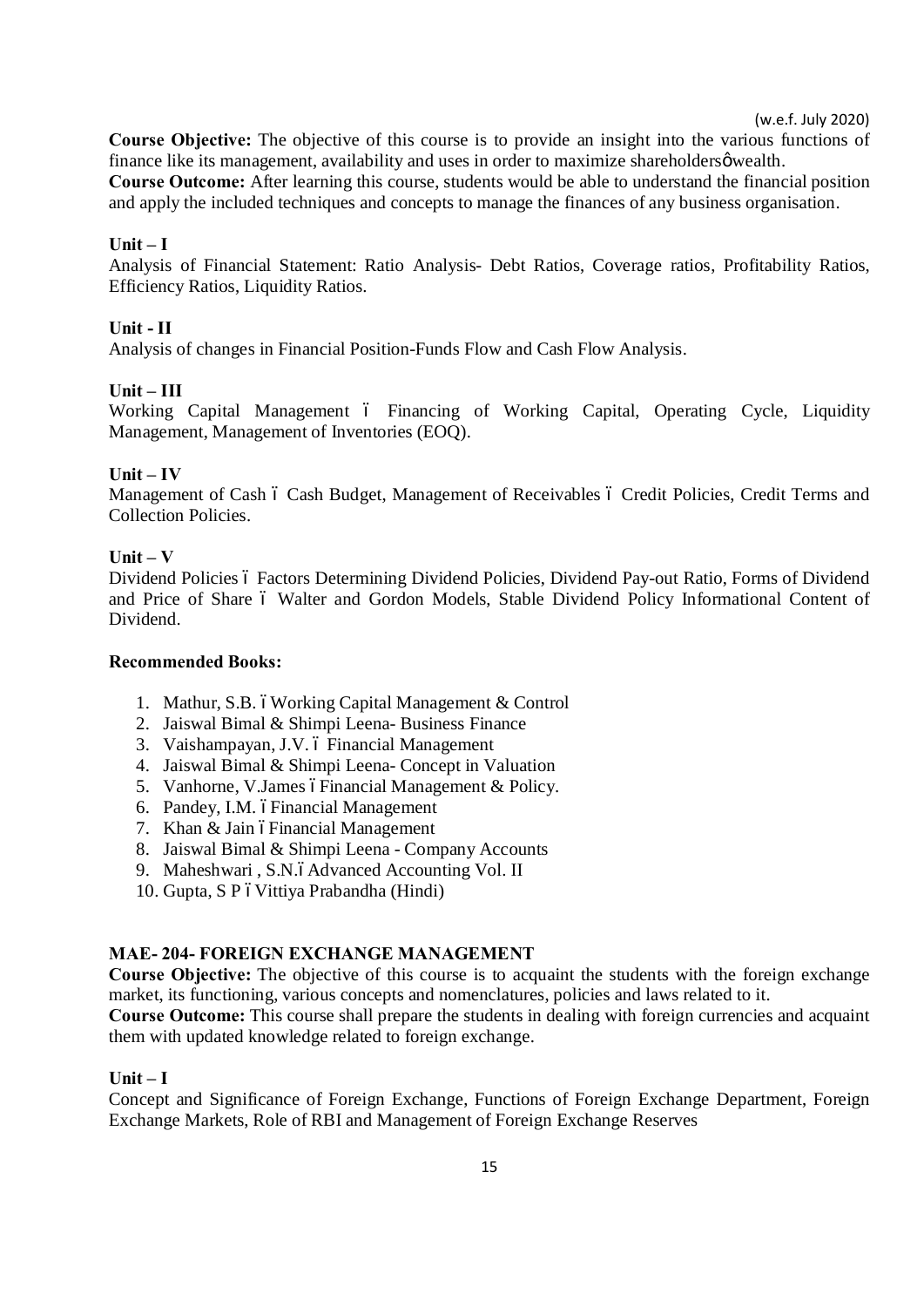# **Unit** –**II**

Exchange Arithmetic & 6 Foreign Exchange Transactions, Exchange Quotations, Ready Exchange Rates, Bill Buying and Selling rates, Ready Rates based on Cross Rates.

### **Unit – III**

Forward Exchange Rates, Forward Contract-Concept, RBI Guidelines for forward contract, types of forward contract- Fixed and Option Forward Contracts, Forward Rates based on cross Rates.

### **Unit óIV**

Execution of Forward Contracts, Cancellation of Forward Contract, Extension of Forward contracts. Difference between Forward, Future and Currency Contract, International Financial Market.

### **Unit- V**

Exchange Control ó Objectives and Methods of Exchange Control, Exchange Control in India, FERA, FEMA, Foreign Exchange Risk Exposure.

### **Recommended Books:**

- 1. Jaiswal Bimal 6 International Finance / Foreign Exchange Management
- 2. Bhagwati, J and Srinivasan, T.N. (Eds.) ó Foreign Exchange regimes and Economics Development
- 3. DockoróForeign Exchange
- 4. Jeevanandan, C. ó Foreign Exchange
- 5. Verghese, S.K  $\acute{o}$  Foreign exchange and financing of foreign trade.
- 6. RBI ó Exchange Control Manual
- 7. NABHI ó Foreign Exchange Manual

# **MAE**–**205- RURAL ECONOMICS**

### **Course Objectives:**

• To acquaint the students with the fundamentals of Rural Economics.

• To develop understanding related to various concepts of Rural Economics.

• The paper focuses on various programmes run by Government of our nation for the development of rural areas.

### **Course outcome**

Provides students with a very sound theoretical base in various areas of Rural Economics and acquaints the students with various concepts of Rural Economics.

### $Unit - I$

The place of Agriculture in the National Economy; Land Tenure and Land Reforms, Consolidation of Land holdings, Ceiling on big holdings, Co-operative and Collective farming, Progress of agriculture under five Year Plans, Cropping Pattern in India, Irrigation, Fertilizers and Manures, Soil Conservation and Reclamation, Mechanization of Agriculture,

### **Unit – II**

Indian Agriculture Policy, Agricultural subsidies, Food Corporation of India and Public Distribution System, Integrated PDS. WTO and Indian Agriculture,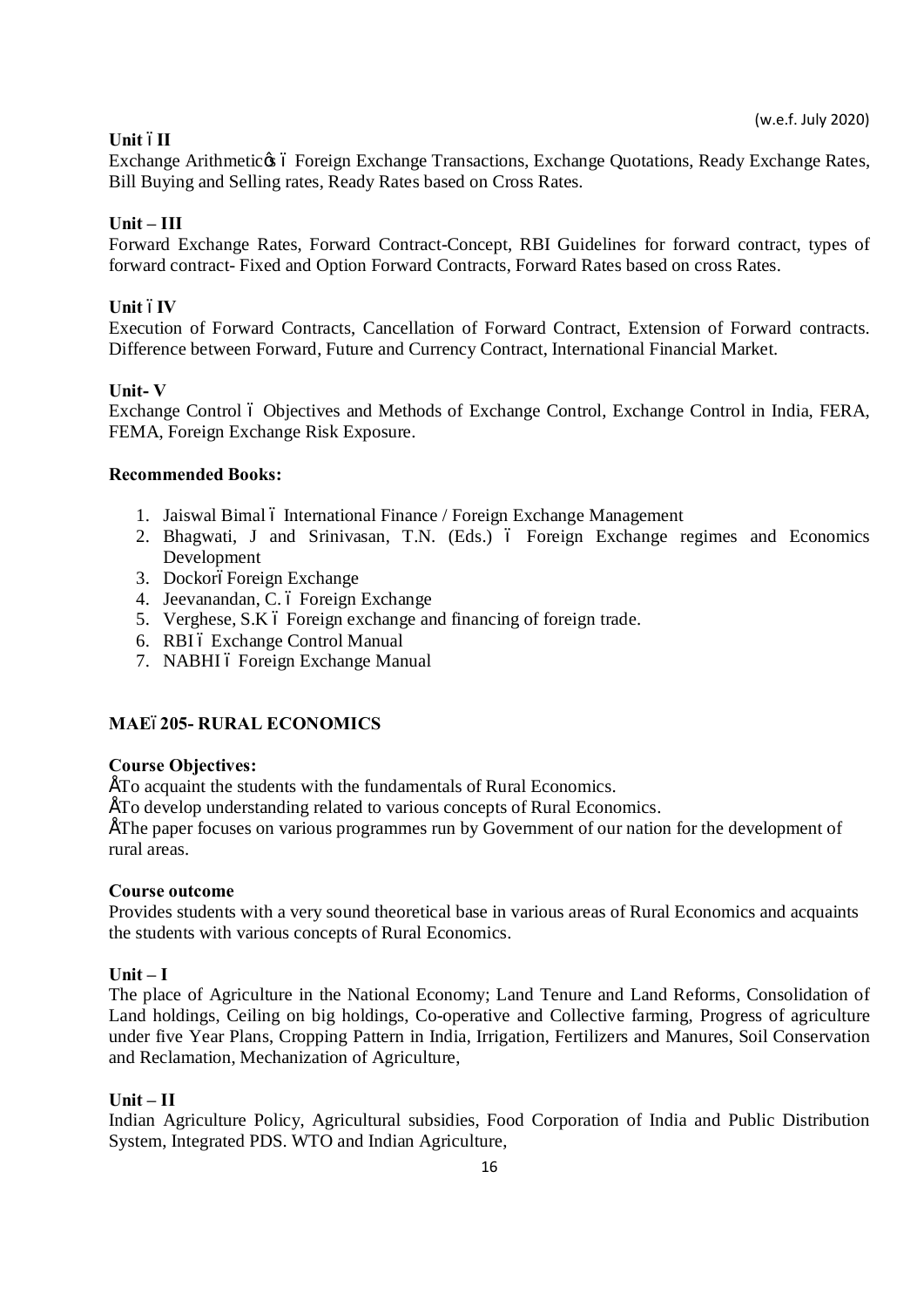# **Unit-III**

Green Revolution., Panchayati Raj, Programmes of Rural Development (Central and State). Agricultural Prices and Cob-Web Theorem.

# $\textbf{Unit} - \textbf{IV}$

**Rural Finance:** Sources of Rural Finance, Role of RBI in Rural Credit, Refinancing through NABARD, Regional Rural Banks, Cooperative and Commercial Banks.

# **Unit – V**

**Agricultural Labour** - Meaning, causes of growth, conditions and problem, and measures for improvement and minimum wages. Village and Cottage Industries.

# **Recommended Books:**

- 1. Dutt and Sundaram **–** Indian Economy
- 2. Mishra and Puri **–** Indian Economy
- 3. Jaiswal Bimal Indian Economy

# **MAE- 206- YOGA (Non-Credit Paper)**

**Course Objective:** The objective of this course is to inculcate the habit of practices of yoga for healthy and stress-free living.

**Course Outcome:** After learning this course, students would be able to increase their concentration and their physical and mental well-being shall be benefitted.

# **Unit I**

Introduction: History, Concept and Development, Origin of yoga, aims and objectives of yoga.

# **Unit II**

Schools of Yoga: Astang yoga, Karma yoga, Bhakti yoga, Hatha yoga.

# **Unit III**

Patanjal Yoga Sutra: Introduction, Samadhi Pad, Sadhan Pad, Vibhuti Pad and Kaivulya Pad.

# **Unit IV**

Asanas: Concept, Definition, Types, Techniques and Benefits.

### **Unit V**

Pranayama and Meditation: Concept, Definitions, Types and Benefits.

# **SUGGESTED READINGS :**

- 1. Dr. P.D. Mishra ó Yoga : Ek Parichay
- 2. Swami Satyanand Saraswati ó Asan, Pranayama Mudra and Bandh
- 3. Patanjal Yoga Darshan, Geeta Press, Gorakhpur
- 4. Swami Shivanand ji Dhayna Yoga
- 5. Swami Niranjan Nand Saraswati ó Pran evam Pranayaam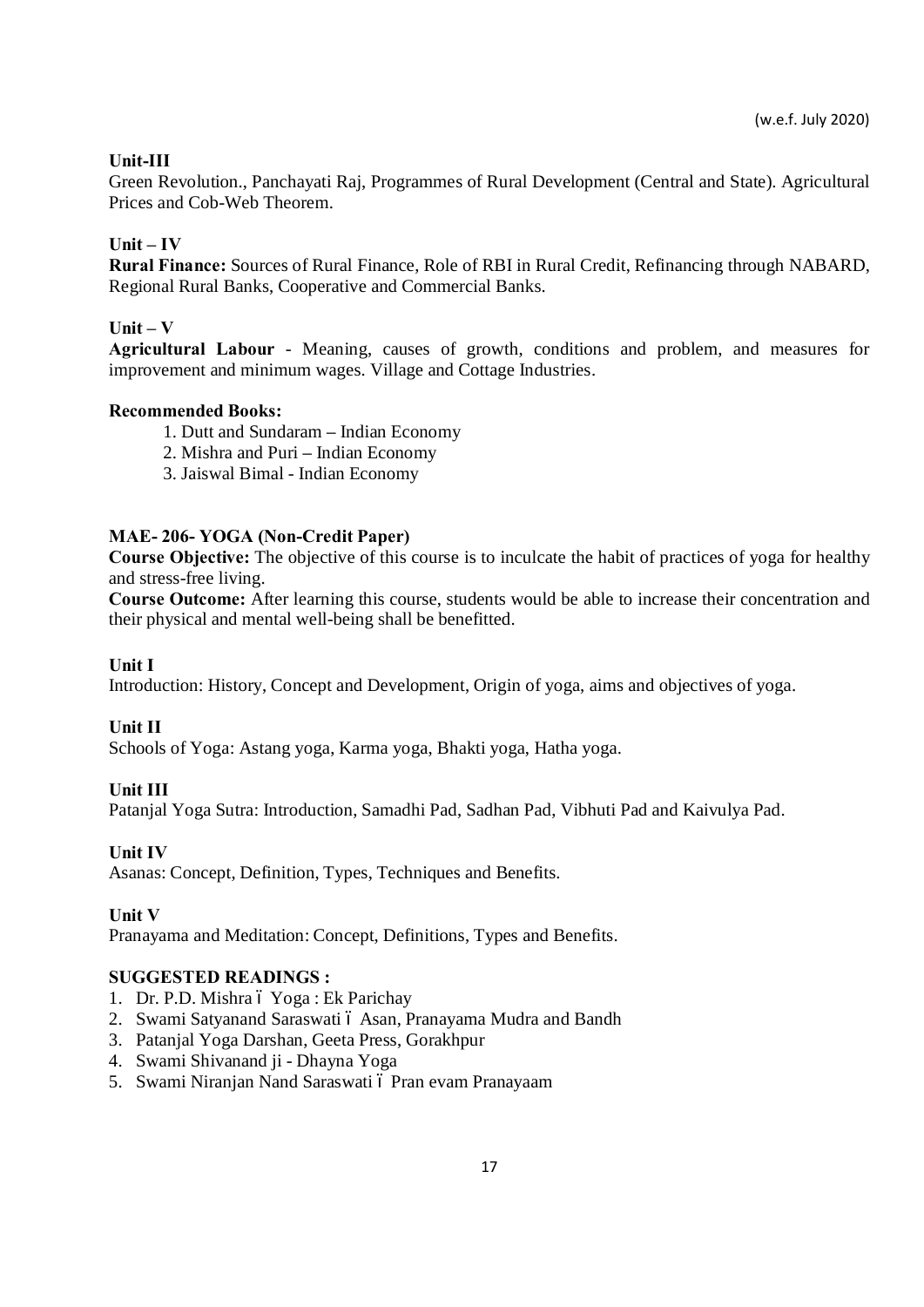### **M.COM (APPLIED ECONOMICS)** UNIVERSITY OF LUCKNOW

# **3rd Semester Syllabus**

## **MAE – 301- ECONOMIC DEVELOPMENT AND POLICY**

**Course Objective:** The objective of this course is to help the students learn the important concepts and theories of economics of development and policy.

**Course Outcome:** After learning this course, the students will be familiar with all the aspects of development, growth, economic reforms and planning.

#### Unit óI

**Economic Development -** Economic Development and Economic Growth, Under Development and Development, Changing Paradigm of Development, Characteristics of a Developing Economy, Nature and Problems of India Economy, Determinant of Economic Development, Obstacles to Development.

#### Unit óII

**Theories of Economic Growth and Development -** Classical Theory, Malthusian Theory, Karl Mark's Theory, Rostow& Stages of Economic Growth, Keynesian Development, Big Push Theory, Balanced and Unbalanced Growth, New Growth Theoryó Endogenous Models of Development, Various Plan Models.

#### Unit óIII

Economic and Non- Economic factors in Development, Natural Resources, Human Capital and Manpower Planning, Employment, Infrastructure, Capital formation, Agriculture and Industrial Sector, National Income.

#### Unit óIV

**Reforms for Development in India -** Economic Reforms and Liberalisation- Rationale for Internal and External Reforms, Key Reforms introduced in India and Their Impact, The Future Reforms Agenda.

#### Unit- V

**Economic Planning in India**  $\acute{o}$  Meaning, Types, Rationale, Historical Perspective, Strategy, Techniques of Planning, Regional Planning, NITI Aayog.

- 1. Bhagwati J.  $&$  Desai P  $\acute{o}$  Planning for Industrialisation.
- 2. Todaro M.P 6 Economic development in the Third World
- 3. Meier G.M. 6 Leading Issues in development Economics
- 4. Thirwal A.P. 6 Growth and Development.
- 5. Ghatak S. ó Development Economics
- 6. Kurihara K.K. ó Keynesian Theory of Economic Development.
- 7. Seth M.L. 6 Theory and Practice of Economic Planning.
- 8. Misra S.K. & Puri V.K. 6 Development and Planning Theory and Practice.
- 9. Jhingan M.L. ó Economics of Development and Planning.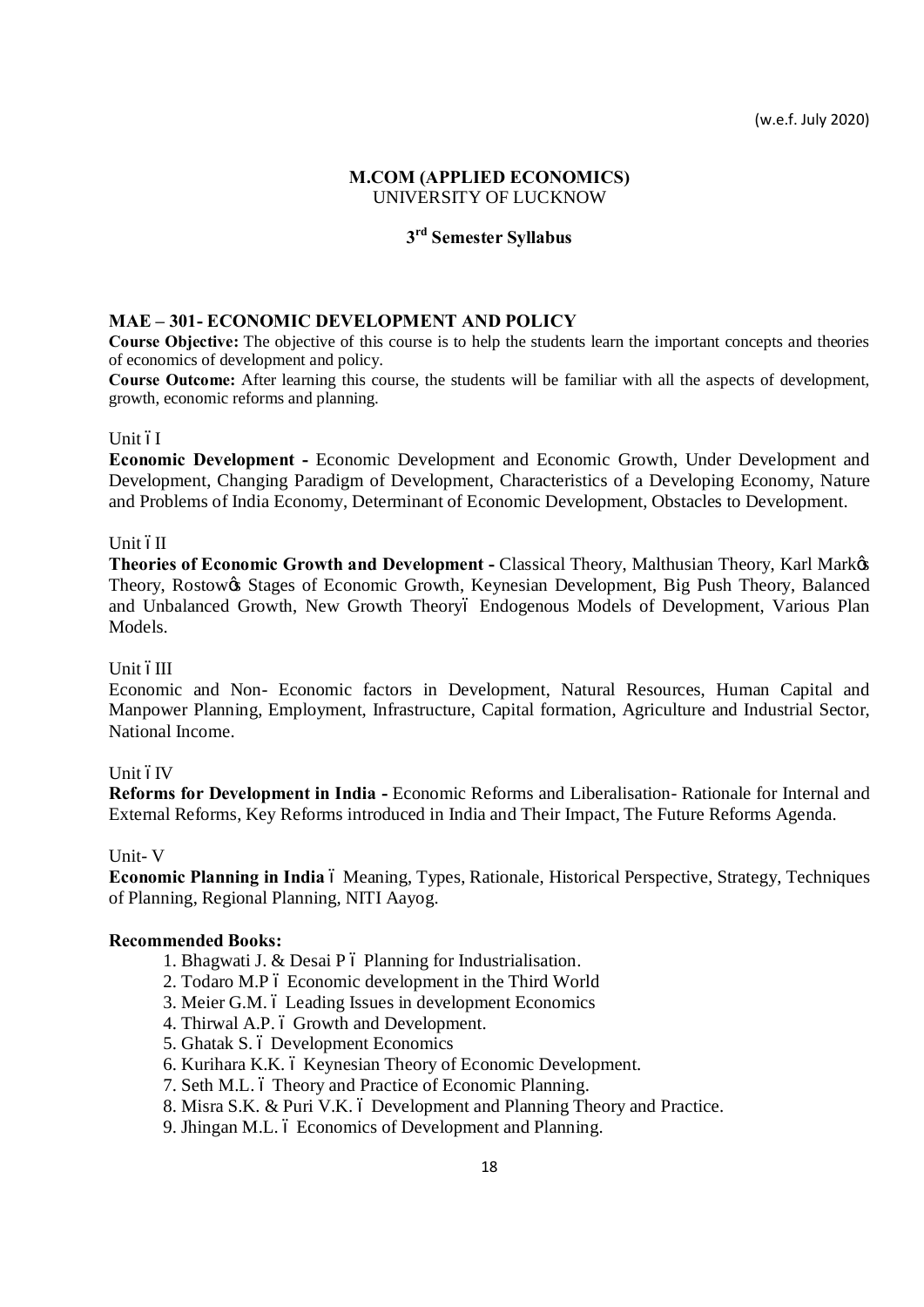10. Government of India ó Five Year Plan and Economic Survey.

### **MAE – 302- ADVANCED MACROECONOMICS**

**Course Objectives**: This course is meant to give students insight into the dynamics of our national economy. The knowledge gained in the course will make students better informed citizens and allow them to follow the debates over national economic policy. The course will also help them to understand the dynamics of open market economy and business cycles in detail. The course aims to enhance the macroeconomic research skills and employability of the students. This course is also a foundation course that will prepare students to be successful in advanced level economics, government, and public economics courses.

**Course Outcomes:** Upon successful completion of the course a student will be able to: Explain the concepts of Macroeconomics and its interrelations with Microeconomics. Associate the current economic phenomenon with existing theory and put their views on contemporary economic issues. Apply the principle of Macroeconomics in explaining the behaviour of Macroeconomic variables at national as well as global level.

### **Unit –I**

Introduction to Macroeconomics; Keynesian Models versus Classical Models: Says Law, quantity theory of money, price flexibility and full employment, equilibrium concept in classical model, synthesis between classical models and Keynesian models, interpretation and policy analysis

#### **Unit –II**

Classical, Structural and Monetarist Approaches to Inflation; Inflationary Gap and Double Inflationary Gap (Bent Hanson); Phillips Curve Analysis æ Short Run and Long Run Phillips Curve; Samuelson and Solow — the Natural Rate of Unemployment Hypothesis; Tobin $\alpha$  Modified Phillips Curve.

#### **Unit –III**

Open Economy Aspects Market for foreign exchange, devaluation and depreciation, real and nominal exchange rate, factors affecting exchange rate, Mundell-Fleming model, fixed versus floating exchange rate, price adjustment, role of fiscal and monetary policies under alternative exchange rate regimes, purchasing power parity concept.

### **Unit –IV**

Role of fiscal and monetary policies under alternative exchange rate regimes, purchasing power parity concept. NBER procedure, measurement, dissection and synchronization, indicators, coincident, forward and leading indicators,

### **Unit- V**

Empirical analysis of business cycle models with special emphasis on India, macro-economic models in India and forecasting.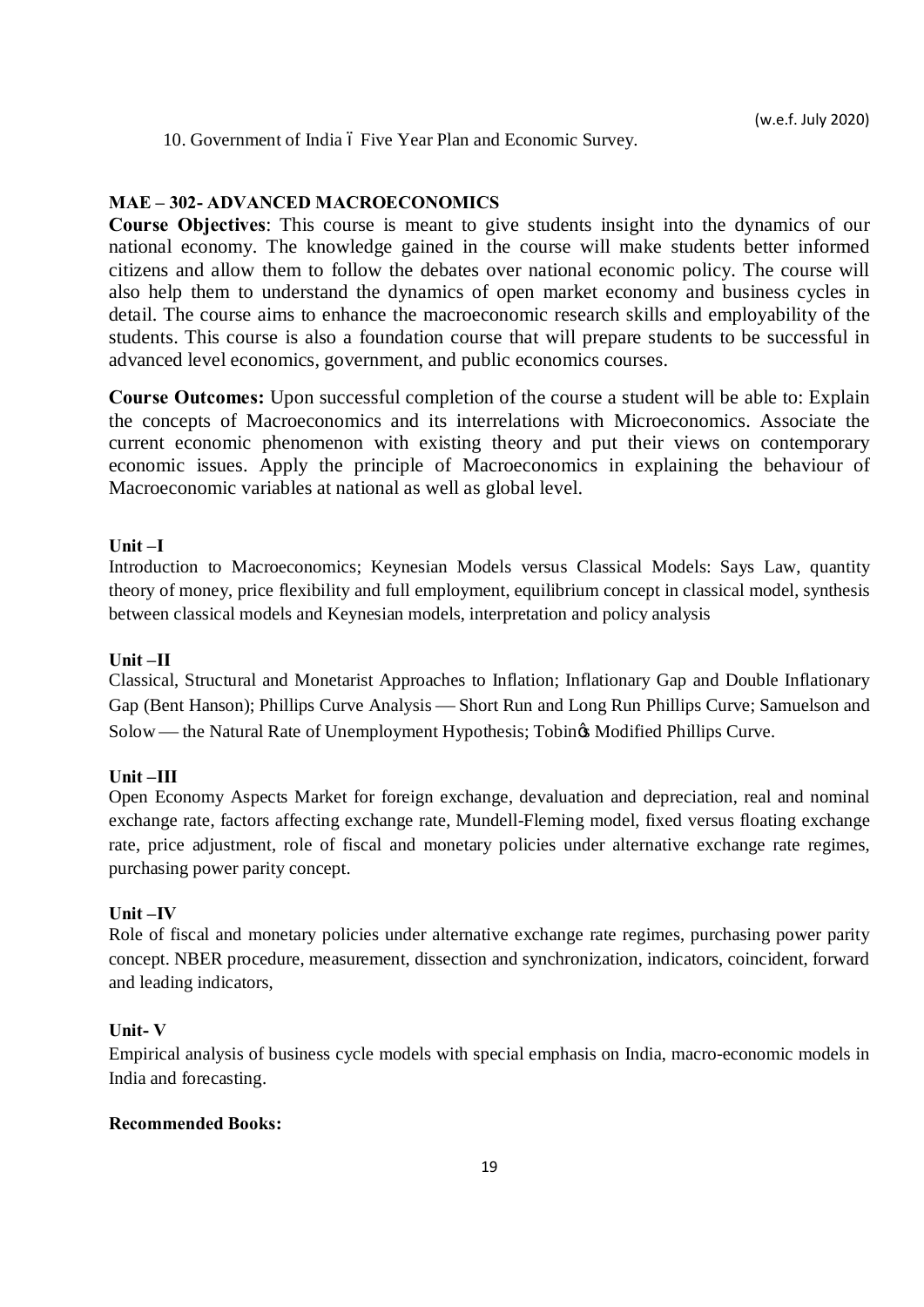- 1. Dornbusch, Fischer and Startz, **–**Macroeconomics
- 2. N. Gregory Mankiw **–**Macroeconomics
- 3. Olivier Blanchard **–** Macroeconomics,
- 4. Richard T. Froyen **–** Macroeconomics,
- 5. Andrew B. Abel and Ben S. Bernanke, **–** Macroeconomics
- 6. Errol D'Souza, **–**Macroeconomics,
- 7. Paul R. Krugman, Maurice Obstfeld and Marc Melitz, **–**International Economics.
- 8.Vaishampayan, J.V. **–**Macroeconomic Theory and Policy,
- 9. Ahuja, H L Macroeconomic Theory.
- 10. Dwivedi, D N**–** Macroeconomic Theory.

### **MAE- 303- Internship**

**Course Objective:** The objective of this course is to provide the students with first-hand industrial working experience which helps them related theory with practice.

**Course Outcome:** After finishing this course, the students would be able to understand the practical working of different kinds of organisations.

### **MAE- 304- Comprehensive Viva-Voce**

Course Objective: The objective of this course is to evaluate the studentsø overall learning and understanding by conducting a viva-voce for each of them.

**Course Outcome:** After finishing this course, students shall be judged on the basis of their performance in the comprehensive viva-voce.

### **MAE – 305- INDIAN FINANCIAL SYSTEM**

**Course Objective:** The objective of this course is to familiarise the students with the concept, markets and functioning of the financial system in India.

**Course Outcome:** By learning this course, the students shall be able to understand the financial system prevalent in India. It may even help them to make a career in this field.

#### **Unit –I**

Concept of Financial system, Evolution of financial System, Structure & Function of Indian Financial System, Role of the Financial System in the Economy, Reforms in Financial System, Mobilisation of resources from International Markets.

#### **Unit –II**

Money Market: Composition, Function and Instruments. Indian Capital Markets: Features, Function, Structure and Instruments. Primary Market: Functions & Issue Mechanism (IPO, Book Building, Stock Option etc.), & SEBI guideline. Recent Marketing Strategies for Public Issues, Intermediaries in Primary Market.

#### **Unit –III**

Secondary Market: Functions and Organization, Trading and Settlement, Stock Exchange Index, Internet Trading. Concept of Derivative and Debt Market in India, SEBI: Purpose & Functions, Measures taken by SEBI. Stock Exchanges: Type of Operation and Operation in Stock Exchanges, Demutualisation of Stock Exchange.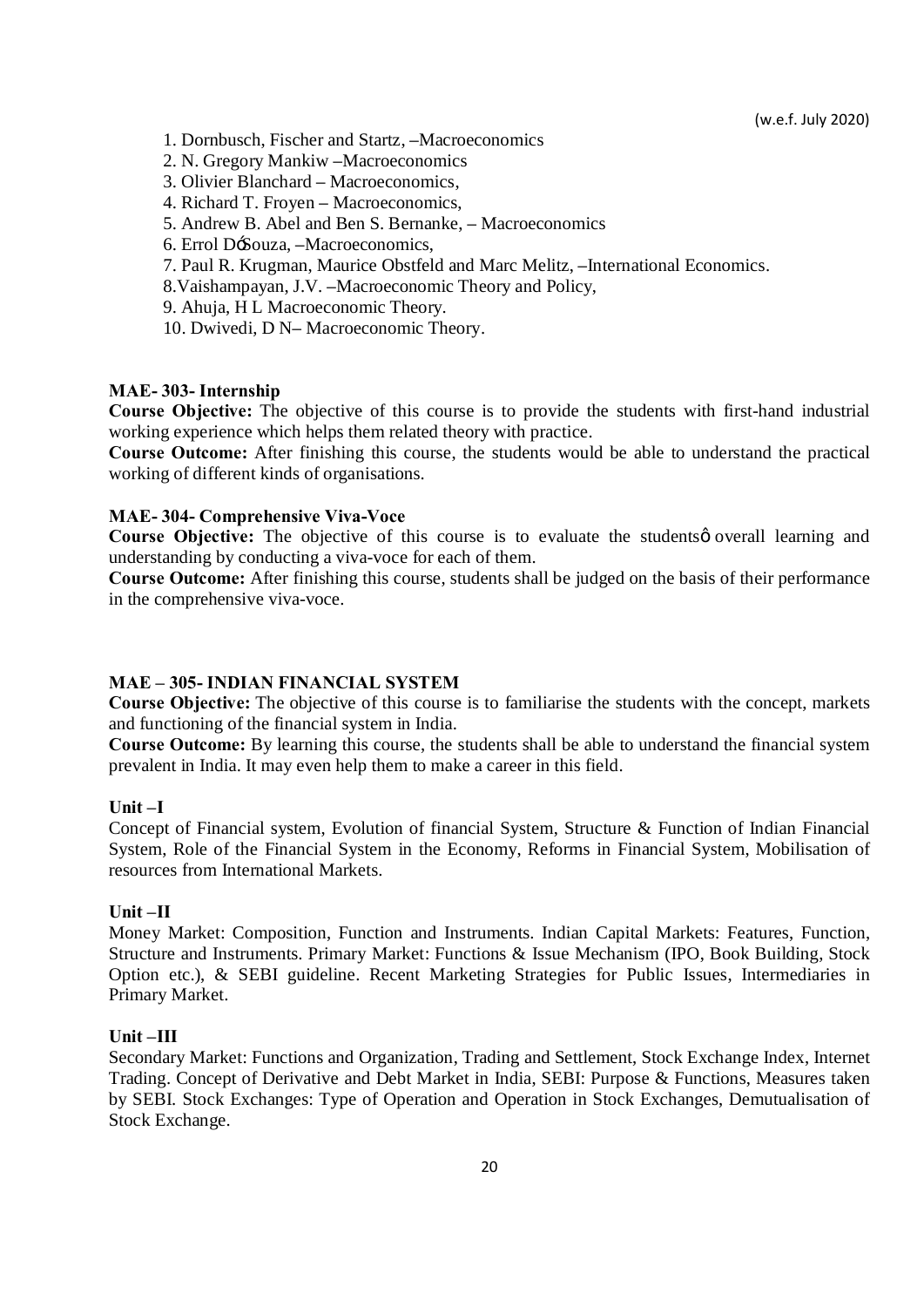### **Unit –IV**

Listing of Securities: Types, Procedure and Guidelines. Investores Protection: Need Common Grievances of Investors, Method of redressal of Grievances, Grievances Redressal Authorities. Venture Capital: Meaning, Origin, Objectives, Stages, problems of venture capital financing, Growth of venture capital services in India.

### **Unit- V**

Investment Bank, Merchant Bank, Depository and Custodians, Credit Rating Agencies, Factoring and Forfeiting, Lease, Hire Purchase, Housing Finance, Mutual Funds, Insurance Institutions and Regulatory Framework.

#### **Recommended Books:**

- 1. Jaiswal Bimal & Venkatraman B ó Indian Financial System
- 2. Khan, M. Y. ó Indian Financial System
- 3. Jaiswal Bimal & Venkatraman ó Financial Market Operations
- 4. Jaiswal Bimal & Venkatraman 6 Financial market institutions and financial services
- 5. Srivastava, R M. 6 Management of Indian Financial Institutions

### **MAE- 306- MONETARY THEORY AND PRACTICE**

### **Course Objective:**

• To acquaint the students with the fundamentals of Monetary Economics.

• To develop understanding related to various concepts of Monetary Theory.

• To provide students a sound theoretical base related to the paper.

#### **Course outcome**

Provides students with a very sound theoretical base in various areas of Monetary Economics and acquaints students with various concepts of Monetary Economics. Provides studentsø knowledge about monetary policy of various leading nations of the world.

#### **Unit –I**

**Monetary Standards:** Brief history and present scenario. Price Movement since Independence causes for the rise in price in India, measurement of inflation in India: WPI and CPI methods.

#### **Unit –II**

**Money and Prices:** Introduction, Fisher & Transaction Approach to the Quantity Theory of Money, the Quantity Equation in Income Form. The Cambridge Cash Balance Approach. Quantity theory of money as a theory of money income, quantity theory of money as a theory of price, modern quantity theory of money and its appraisal.

### **Unit –III**

**The Demand for Money:** Introduction, Nominal Vs Real Cash Balance. The Neoclassical theory, Keynesian theory, Friedman $\alpha$  Theory.

#### **Unit –IV**

Theory of Money Supply: Reserve Bank<sub> $\&$ </sub> analysis of money supply. Monetary Policy of India 6 objectives, framework, process and instruments.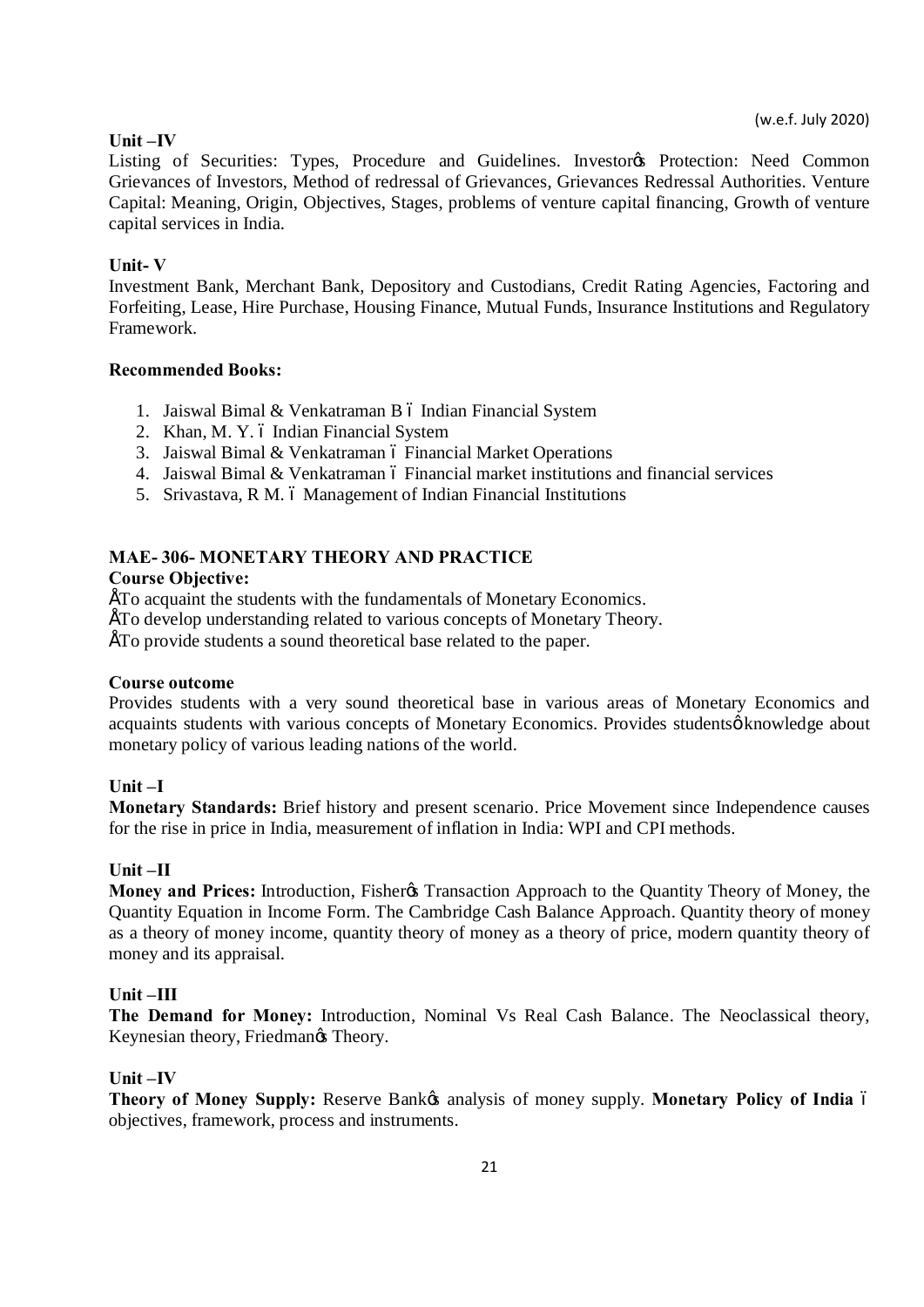### **Unit –V**

**Monetary Policy:** Federal Reserve Bank (USA), Bank of England (UK) and European Central Bank-Comparison with Indian Monetary System.

### **Recommended Books:**

- 1. Kurihara, K.K.-Monetary Theory and Public Policy
- 2. Jaiswal Bimal 6 Currency, Banking and Exchange
- 3. Gupta, S B-Monetary Policy
- 4. Dutt and Sundaram-Indian Economy
- 5. Seth, M.L.-Monetary Policy
- 6. Jhingan, M L-Monetary Policy

# **MAE – 307- PUBLIC UTILITY ECONOMICS**

**Course Objective:** The objective of this course is to acquaint the students with the various concepts, mechanisms and regulations of public utility.

**Course Outcome:** The students shall gain immense knowledge and learn about the working of the public utility sector.

# **Unit –I**

Concept of Public Utilities 6 Economic Concept, American Concept, Types of Public Utility Regulations.

### **Unit –II**

Rate Making in Public Utilities- Rate level and Rate Structure- Meaning and distinction, Determination of Rate Level, Determination of Rate Structure, Marginal Cost Pricing, Ratemaking in Electricity Undertaking.

### **Unit –III**

Public utilities in India ó Forms of organization, Post and telegraph services, Radio and television- Air Organisation, T.V. services in India, Autonomy for Radio and T.V. Prasar Bharti.

### **Unit –IV**

Working of Power Corporation, Central and State Electricity Regulatory Commission, Salient Features of Electricity Supply Act, Electricity Rate Schedules, Consumer Categories.

### **Unit –V**

Public Enterprise: Meaning, Definition, Difference between public and private Enterprise, Forms of Organisation.

- 1. Barnes I.R. 6 Economics of Public Utility regulation.
- 2. Clemens E.W. 6 Economics and Public Utilities.
- 3. Sleeman J.F. 6 British Public Utilities.
- 4. Choudhary R.K. 6 Economics of Public Utility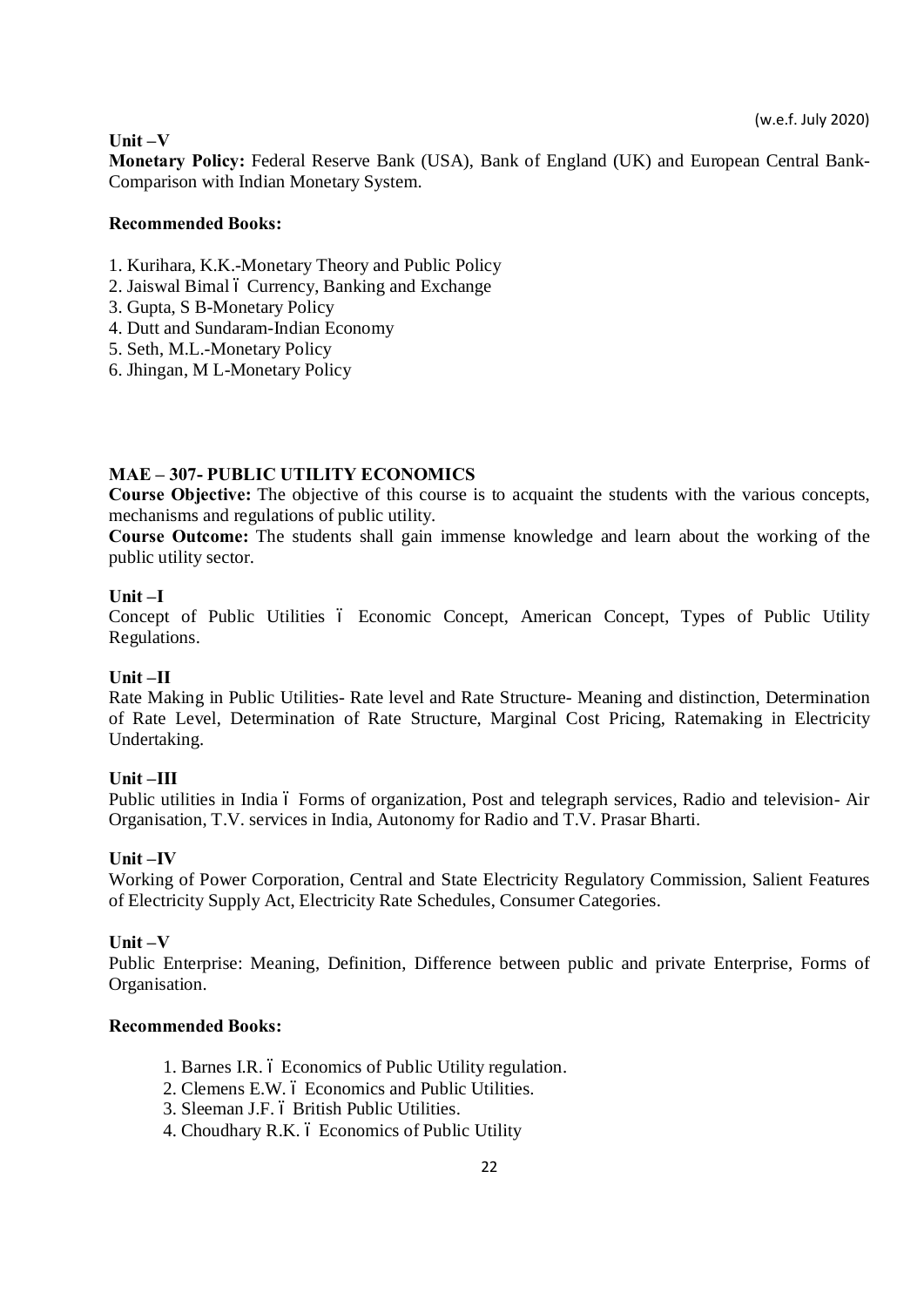- 5. Laxmi Narain ó Principles Practice of Public Enterprise
- 6. Centre for Public Sector Studies ó Profitability Accountability and Social Responsibility of Public Enterprises
- 7. Maheshwari R.K. 6 Electricity Rate Making and Tariff Regulations

### **MAE- 308- QUANTITATIVE TECHNIQUES FOR ECONOMIC ANALYSIS**

**Course Objective:** The emphasis of the course is on understanding economic concepts specifically the courses on microeconomic theory and macroeconomic theory with the help of mathematical methods. This course will equip the students with an understanding of the optimization tools like Linear programming and game theory.

### **Course Outcome**

To use the techniques of mathematical analysis which are commonly applied to understand and analyse economic problems. To use the operations research techniques that play an important role in managerial decision-making.

### **Unit – I**

Mathematical Economics- Partial Differentiation and Economic Application, Partial Elasticities (Direct and Cross). Elementary Integral Calculus and Economics Application, Calculus of Price Discrimination, Constrained Optimization 6 Lagrangian Multiplier Technique, Baumol¢s Sales Maximization Model (Sales Revenue).

### **Unit – II**

Linear Programming- Graphic Method, Simplex Method, Duality, Transportation Problem.

### $Unit - III$

Inventory Economics - Various Inventory Models, Economic Order Quantity, Discounts- Cost Comparison Approach, Re-order Point, Safety Stock and Stock-outs, Determining Optimum Safety Stock Level, ABC Analysis, Assignment Model

#### **Unit – IV**

InputóOutput Analysis- Assumption, Technological Coefficient, Closed and Open Input-Output model. Tools of Project Management- GANTT Chart & PERT- CPM.

#### **Unit - V**

Theory of Games - Classifying Games, Pay-off Matrix, Principle of Dominance, Maximum Strategy, Saddle Point, Pure Strategies, Mixed Strategies 6 2x2, 2xnmx2 games and mxn games

#### Recommended Books:

1.Dowsett, W.T. ó Elementary Mathematics in Economics

- 2. Chiang A.C. and K. Wainwright 6 Fundamental methods of Mathematical Economics
- 3. Mehta B. C. and G. M. Madnani 6 Mathematics for Economists.
- 4. Allen R.G.D. 6 Mathematical Analysis for Economists
- 5. Schaum & Outline 6 Mathematical economics
- 6. Sharma J. K. ó Operation Research
- 7. Kapoor V.K. ó Operation Research.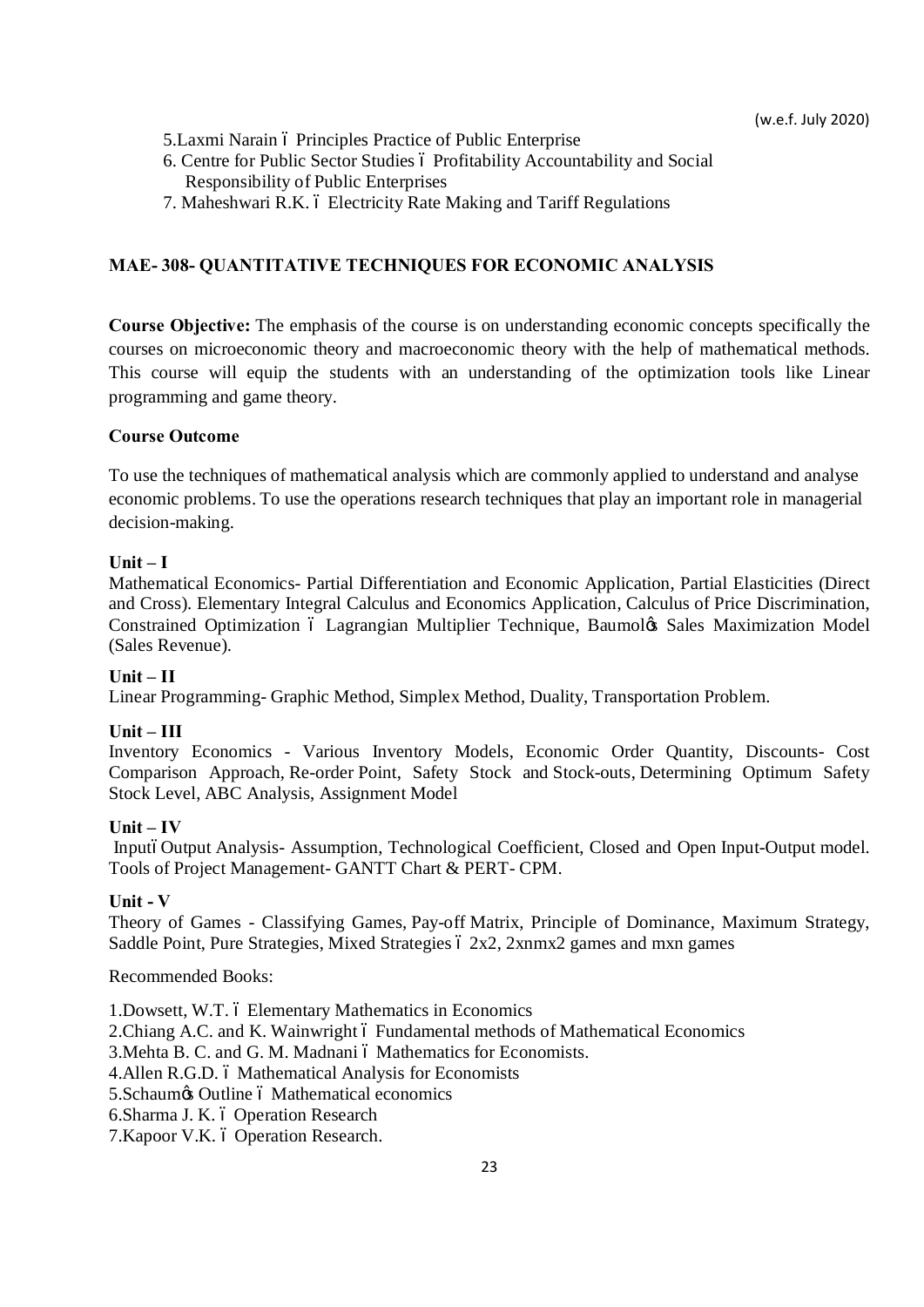8.Bronson R. ó Schaum $\infty$  Outline on Operation research 9.Lall M. 6 Operation Research and Decision-Making Skills

#### **MAE-309- BUSINESS ENVIRONMENT**

**Course Objective:** The aim of this course is to familiarize the students with the various aspects of International and National environment to be considered for decision-making.

**Course Outcome:** After learning this course, students shall have a good understanding of the components of the environment affecting business organisations and their implications upon it.

### **Unit óI**

The Concept of Business Environment, Types, Significance and Nature, Economic and Non-Economic factors of Business Environment, The Interaction Matrix of Economic and Non-Economic Environment, Environmental Scanning, Basic Philosophies of Economic Systems.

#### **Unit –II**

The Business and Government Relationship, The Need and Forms of Government Intervention, The Constitutional Provisions affecting Business, MRTP/ Competition Act-2002, IDRA, FERA/FEMA, SEBI Act, CSR.

### **Unit –III**

The Economic Policy Framework, Industrial Policy, Monetary Policy, Fiscal Policy and EXIM Policy-Their Recent Trends and Business Implications, Liberalization and Privatization.

#### **Unit óIV**

Need and importance of Foreign Trade, Types of Foreign Trade, Institutions Facilitating Foreign Trade especially EXIM Bank and ECGC,

#### **Unit - V**

Globalization, Strategies of Globalization, MNCs, Nature, Role and Operations, Present Position of MNCs in India, India $\alpha$  Foreign Trade Policy.

- 1. Salim Sheikh ó Business Environment
- 2. Fernando A. C. ó Business Environment
- 3. Cherunilam Francis ó Business Environment
- 4. Jaiswal B.& Manoj S.- Business Environment
- 5. Adhikari, M 6 Economic Environment of Business
- 6. Ghosh, P.K. 6 Business and Government
- 7. Maheshwari K.L., Maheshwari R.K., Ram Milan Business Organization
- 8. Debroy, Bibek 6 Economic and Social Environment
- 9. Govt. of India ó Economic Survey
- 10. Maheshwari K.L., Maheshwari R.K., Bhatia Madhu यसायक संगठन
- 11. RBI 6 Currency and Banking, Quarterly Bulletins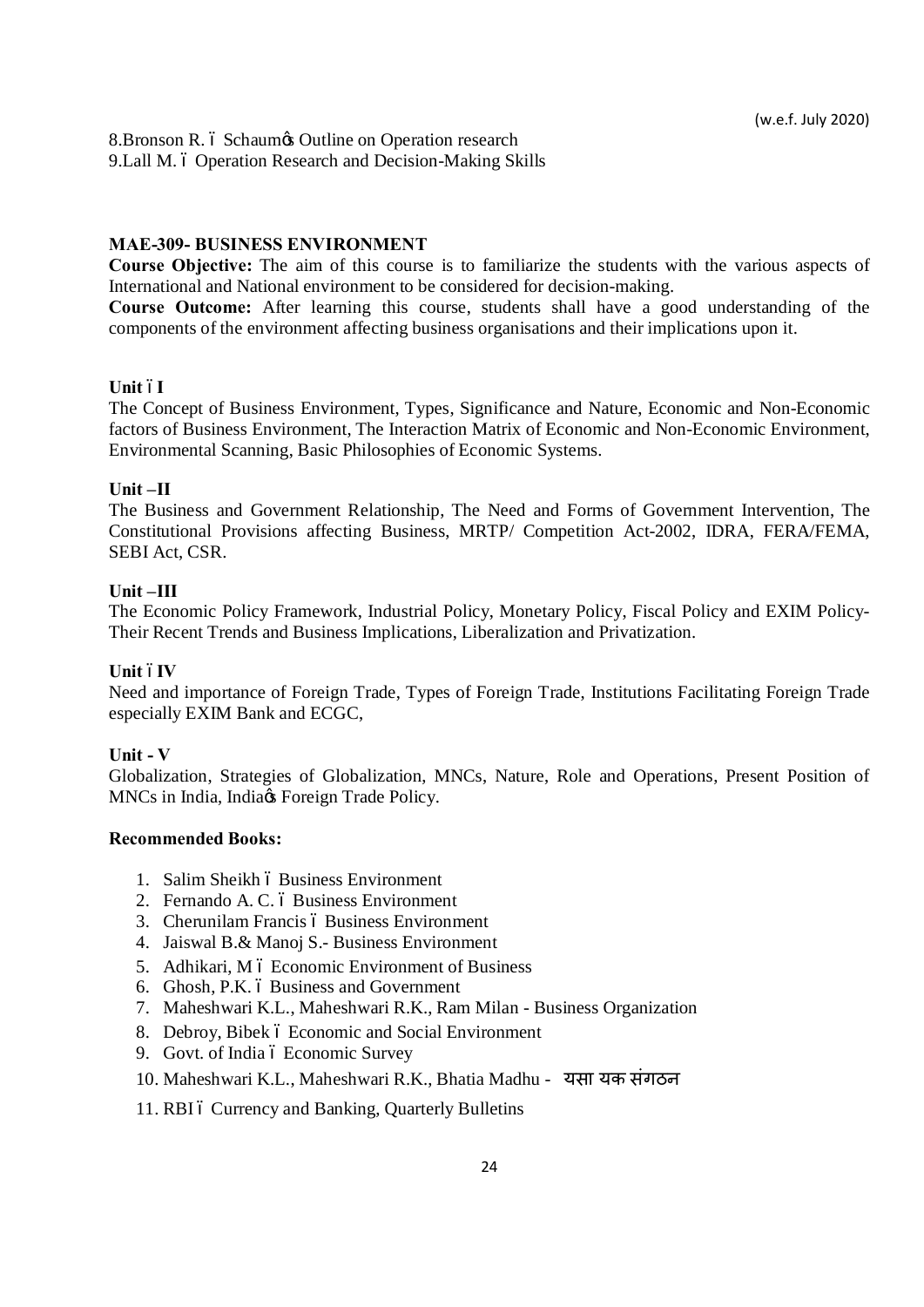#### **MAE- 310- INTERNATIONAL BUSINESS**

**Course Objective:** The objective of this course is to expose the students to the concepts of international business, challenges faced and strategies adopted when conducting international business.

**Course Outcome:** After learning this course, students would be able to understand how business is conducted in the international work-space.

**Unit I** - An Overview of International Business: Introduction, Definition of International Business, difference between international and domestic business, Advantages And Disadvantages Of International Business, Approaches to International Business, Changing Environment of International Business, Globalization of Markets, Trends in Globalization, Effects and Benefits of Globalization, balance of payment and foreign exchange.

**Unit II** -International Trade and Investment Theories: Mercantilism; Absolute Cost theory, Comparative Cost theory, Opportunity Cost theory, factor endowment theory, Complimentary trade theories  $\acute{o}$  Stolper – Samuelson theorem, International Product life Cycles. Investment Theories – Theory of Capital Movements, Market Imperfections theory; Internationalisation Theory; Location Specific Advantage Theory; Eclectic Theory, Instruments of Trade Policy- Tariffs, Subsidies, Import Quotas, Voluntary Export Restraints, Administrative Policy, Anti-dumping Policy.

**Unit III** - Foreign Exchange Determination Systems: Basic Concepts Relating to Foreign Exchange, Various types of Exchange Rate Regimes ó Floating Rate Regimes, Managed Fixed Rate Regime, Purchasing Power Parity Theory, Factors Affecting Exchange Rates, Brief History of Indian Rupees Exchange Rates. India's Foreign Trade: Recent trends in India's Foreign Trade, Export Houses, Export Assistance- SEZ, EPZ, APEDA, export procedures and documentation.

**Unit IV** - International Institution: UNCTAD, Its Basic Principles and Major Achievements, IMF, Role of IMF, IBRD, Features of IBRD, WTO, Role and Advantages of WTO India<sub>n</sub> patent policy and trips. Regional Economic Integration: Introduction, Levels of Economic Integration, Regional Economic Integration in Europe, Regional Economic Integration in U.S.A: NAFTA, Andean community, ASEAN, SAARC, Integration for Business.

#### SUGGESTED READINGS

- 1) Agarwal Raj International Trade (Excel, 1st Ed.)
- 2) Jaiswal Bimal International Business (Himalaya Publication)
- 3) Hill C.W. International Business (TMH, 5th Ed.)
- 4) Kumar R and Goel, International Business, (UDH Publications, edition 2013)
- 5) Cherunilam F International Trade and Export Management (Himalaya, 2007)

### **MAE- 311- INSURANCE AND RISK MANAGEMENT**

**Course Objective:** This course will help the students to learn the basics and fundamentals of insurance principles and practices of the insurance industry.

**Course Outcome:** After learning this course, students would be able to understand the world of insurance and they would be able to make decisions related to insurance. It may even help them to adopt this as a profession.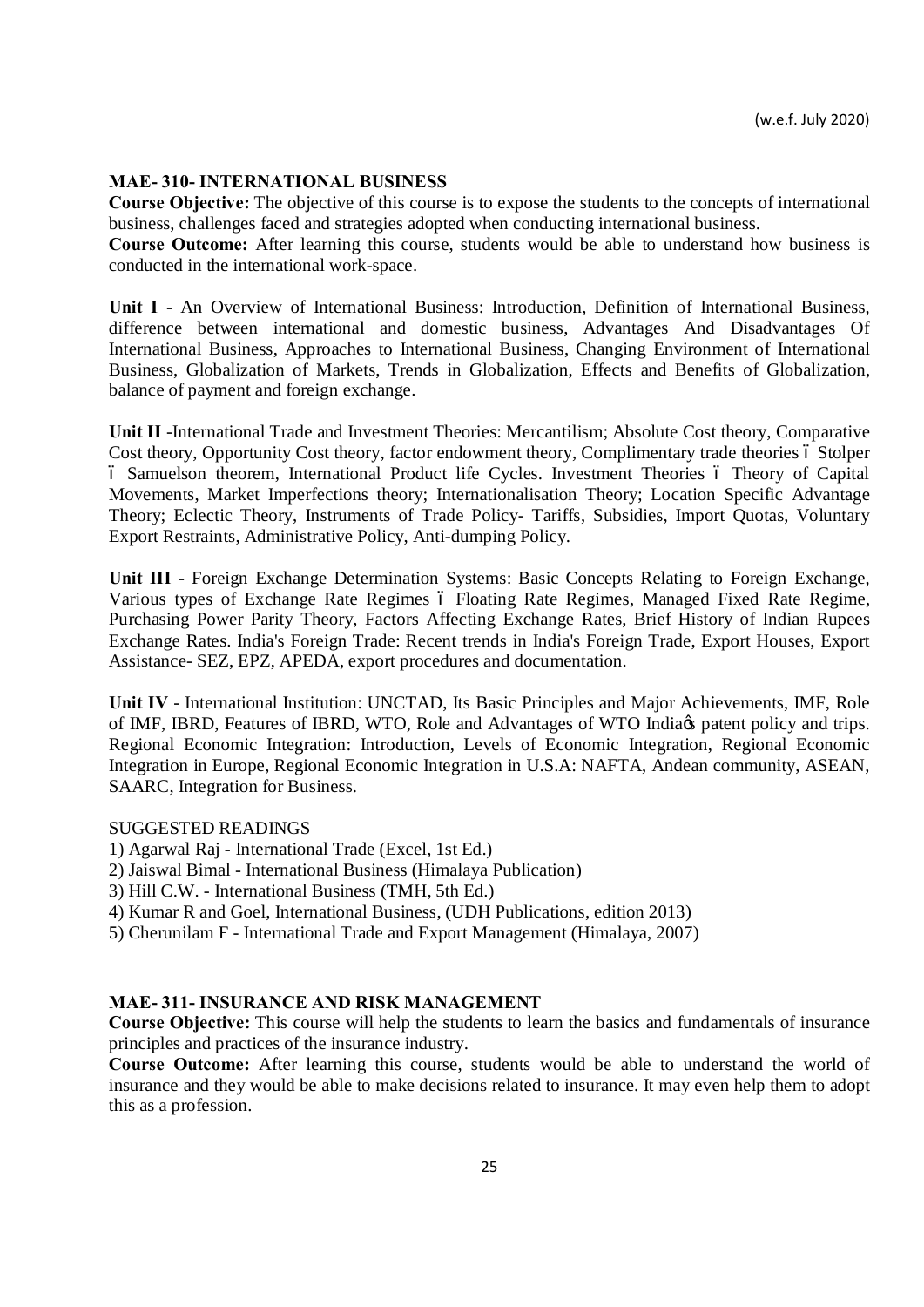#### **Unit I**

Introduction: History of insurance in general and in India in particular. Basic nature of insurance. Definition of insurance. Comparison of Life Insurance with other forms of insurance. Principles of contract and its applicability to the valid insurance contract.

#### **Unit II**

Principles of Life insurance and its impact on insurability. Morality tables and its kind. Basic elements in computation of premium. Peculiarities of life insurance product and the classification Nature of group insurance and types of group Insurance covers Policy claims and its procedures for settlement of various type of claims.

#### **Unit III**

Study of various proposal and policy forms used in general Insurance Scope of coverage of fire insurance and Marine insurance, Motor insurance Various kinds of miscellaneous insurances Describe classes of insurances requiring specialized knowledge i.e. industrial all risk insurance, aviation insurance, oil and gas insurance.

#### **Unit IV**

Basic concept of risk, classification of risks, and process of risk management. Identification and evaluation of risk 6 risk analysis. Risk control 6 loss prevention and its importance. Risk financing and transfer of risks. Risk retention and its importance/basis of reinsurance. Classification of hazards.

### **Unit- V**

Regulatory provisions under Insurance Act 1938, and IRDA Act 1999. Underwriting practice and procedures, types.

#### **SUGGESTED READING**:

Life Insurance - By Kenneth Black (Jr.) and Harold Skipper (Jr.),

Insurance & Risk Management- Bimal Jaiswal

Fundamentals of Risk and Insurance- by Emmett J. Vaughan, Therase Vaughan Principles of Risk management and Insurance- by George E. Rejda

### **MAE- 312- Intra- Departmental Paper**

### **M.COM (APPLIED ECONOMICS)** UNIVERSITY OF LUCKNOW

# **4th Semester Syllabus**

#### **MAE- 401: RESEARCH METHODOLOGY**

**Course Objective:** The objective is to equip the students with the basic understanding of research methodology and to provide an insight into the application of modern tools of analysis and interpretation for advanced research.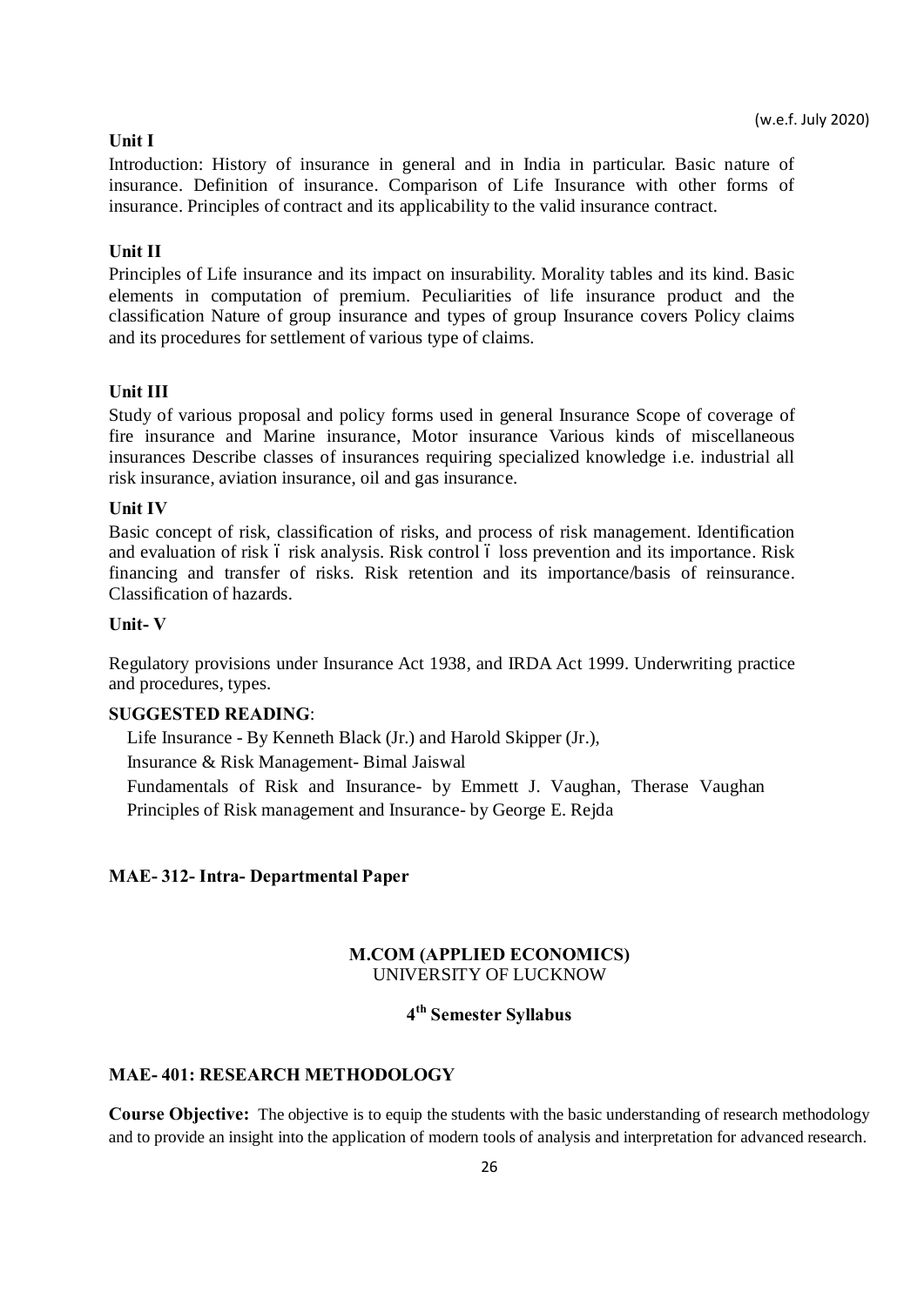**Course Outcome:** The study of this paper would enable the students to gain insight about the conceptual framework of research and different tools and techniques what can be applied while investigating any field of interest. The students will learn how to identify a research problem and what kind of research design is best suited to that research problem or theme under given environment. They will also be familiar with the Tests of hypotheses and result verification and validation. They shall be equipped with innovative thinking and skills to prepare a sound and meaningful research report. A proper understanding of the methodology and techniques of research will improve the logical reasoning of the students. The knowledge of this paper is very helpful for the students aspiring in academics or research institutions and various organisations.

#### **Unit-I**

Concept, Features, Objectives and Significance of Research, Philosophy of Research, Scope of Research in Economics, Induction and Deduction methods of Research, Problems in Economic Research, Types of Research- Pure and Applied Research, Conceptual and Empirical Research, Qualitative and Quantitative Research, Descriptive and Analytical Research, Exploratory Research, Experimental Research, Evaluative Research, Historical Research, Case Study. Research Process, Ethical considerations in research

#### **Unit-II**

Research Problem- Problem Definition and Formulation, Process of Formulation of Research Problem, Sources of Identifying Research Problem, Case Study

Research Design- Meaning and Scope, Research Design for Descriptive, Exploratory and Experimental Research, Case Study.

#### **Unit-III**

Data Collection and Organization - Techniques and Methods of Data Collection, Projective Techniques Used in Qualitative Research, Processing of Data: Editing and Coding. Measurement and Scaling-Levels of Measurement-Nominal, Ordinal, Ratio and Interval Scale, Scaling Techniques,

#### **Unit-IV**

Presentation of Data-Various forms and methods of data preparation and presentation, Testing of Hypothesis- Procedure of Testing a Hypothesis: Z-test, t-test, F-tests (ANOVA),

#### **Unit-V**

Chi-Square test, Mann-Whitney Test and Other Non- Parametric Test, Application of

Data processing software (e.g. SPSS etc.) . Report writing and presentation- Meaning and Purpose of a Research Report, Types of Report, Format of Report, Essentials of a Good Report, Multivariate Analysis.

- 1. William G. Zikmund -Business Research Methods
- 2. Kothari C R and Garg Gaurav- Research Methodology
- 3. Krishnaswami O R-Methodology of Research in Social Sciences
- 4. Naresh K. Malhotra & Satyabhushan Dash- Marketing Research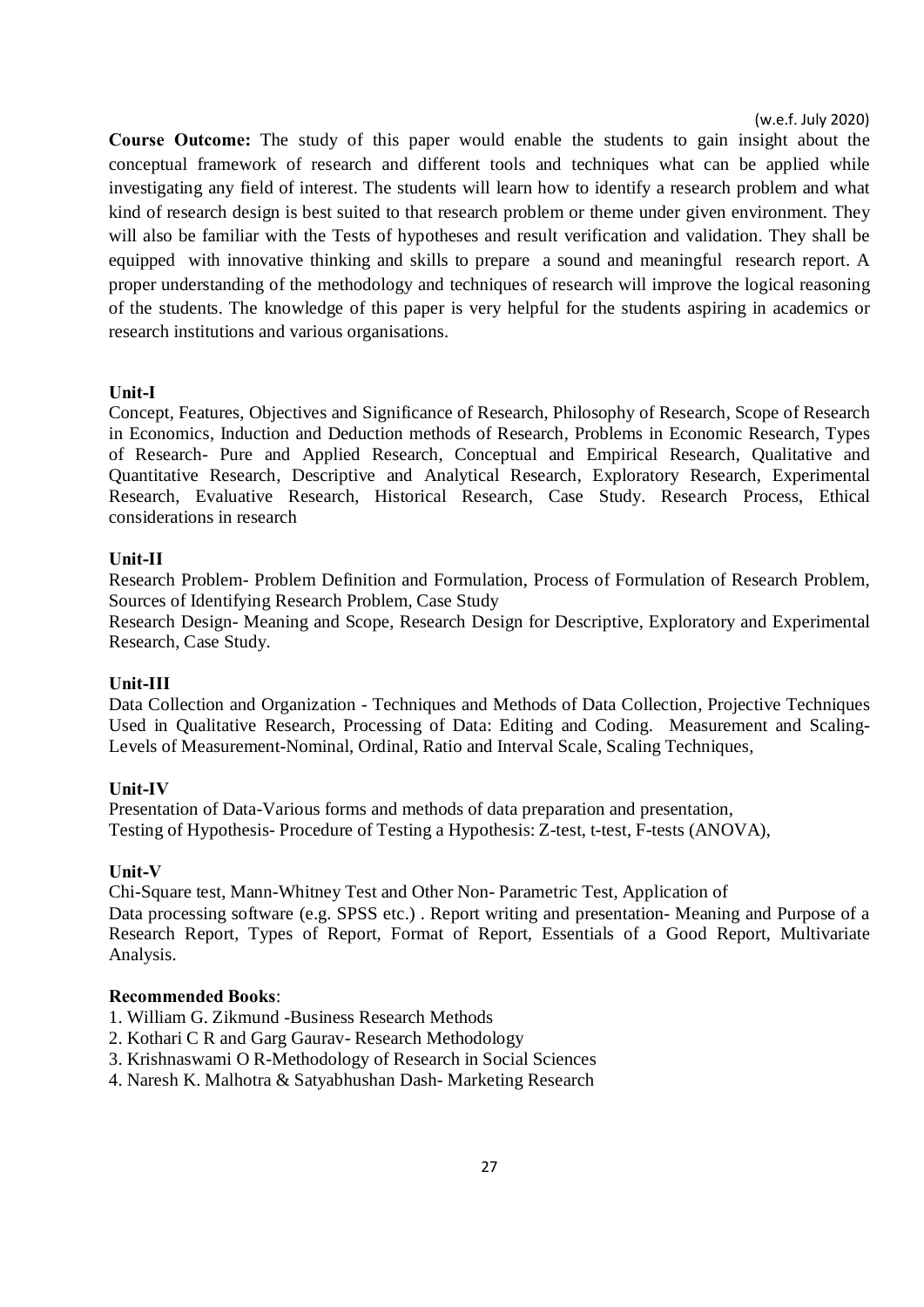### **MAE- 402- Dissertation & Viva-Voce**

**Course Objective:** The objective of this course is to evaluate the project and dissertation work taken-up by students during their internship in the previous semester.

**Course Outcome:** After finishing this course, students shall be judged on the basis of their performance in the viva-voce.

### **MAE- 403- INTERNATIONAL BANKING**

**Course Objective:** To familiarize the students with the historical background, various systems, processes and global institutions involved in international banking.

**Course Outcome:** After learning this course, students shall have a good understanding of the international banking environment and prevalent systems and standards.

### Unit ó I

**International Banking System & Operations**: Evolution of the international banking scenario. Global trends and development in International Banking - International financial centres, offshore banking units.

### Unit ó II

**Federal Reserve System**- Origin, Organizational Structure and Working, Commercial Banking in USA, Unit Banking and Branch Banking and Factors for its Growth in USA, **New York Money Market** – Constituents and Working, Comparison between London Money Market and New York Money Market **London Money Market -** Market Constituents working and credit Instrument- Euro Dollar.

#### Unit ó III

**European Central Bank-** Organization, Structure, Functions and Working. **Asian Development Bank-**Functions, Structure and Working.

#### Unit ó IV

**Multinational Banking –** Conceptual framework of multinational banking, international banking crisis, the regulation of international banking structure, measure of efficiency in multinational banking.

#### Unit ó V

**International Financial Institutions-** I.M.F, World Bank, IFC, BRICS- Organisation, Objectives, functions and Performance Appraisal.

### **Recommended Books:**

- 1. Sayers R.S. 6 Modern Banking
- 2. Basu S.K. ó Contemporary Banking Trends.
- 3. Saxena K.B. 6 International Banking: Banking Theory and Principal Banking Systems (Hindi)
- 4. Goswami V.K. ó International Banking

#### **MAE- 404- Managing Personal Finance**

**Course Objective:** The objective of this course is to provide insights into finance at personal level by managing and planning it.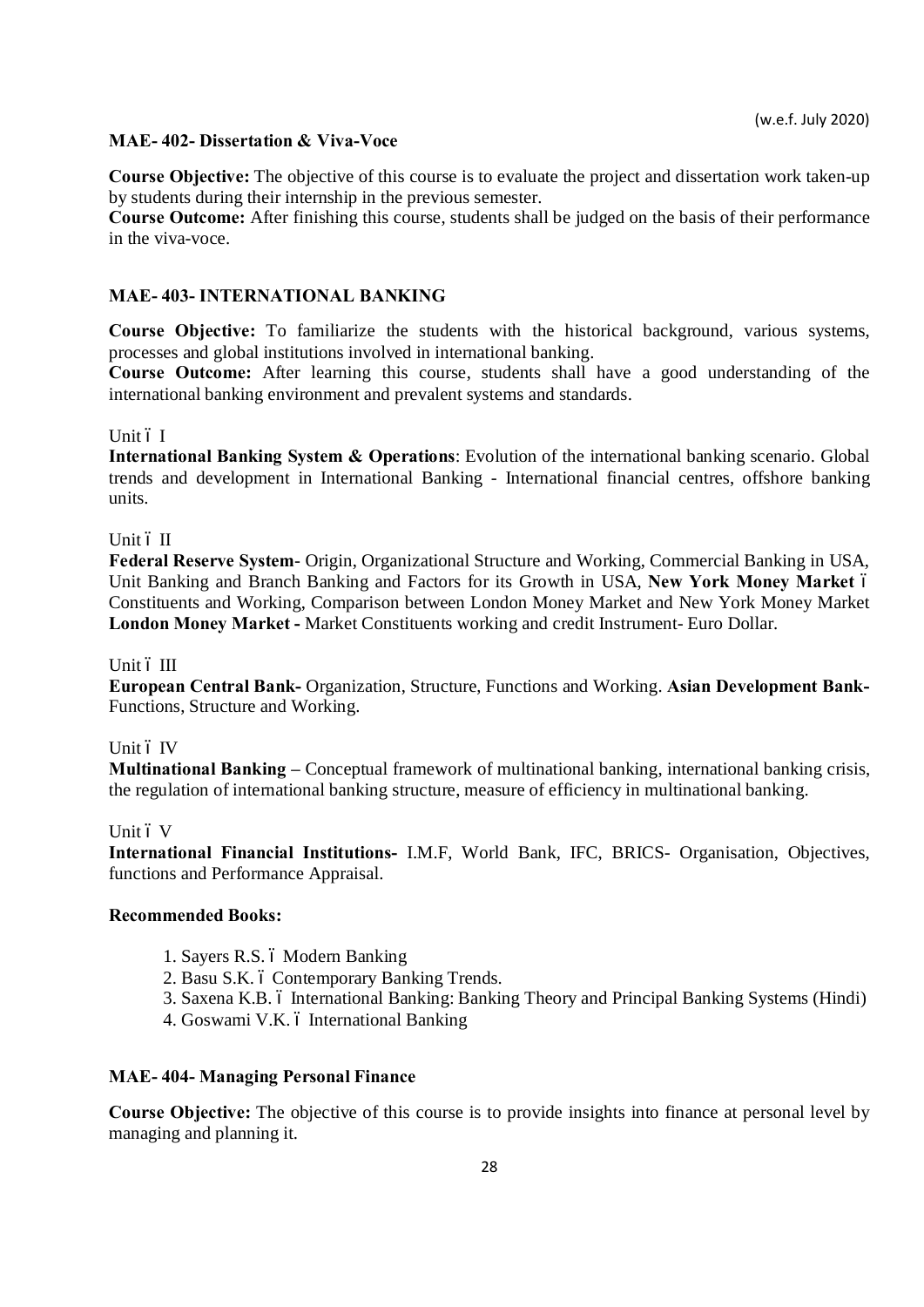**Course Outcome:** After learning this course, students shall be able to understand the importance of managing finance at personal level as well as the various concepts related to risk and return.

#### **Unit- 1**

Introduction to Personal Financial Planning; individual factors affecting financial thinking; Systematic factors affecting financial thinking; Financial planning process; Career Planning

#### **Unit-II**

Introduction to basic Accounting & Financial Terms; Analytical tools in organising financial data to help in process of decision making. Concept of Time Value of money; Concept of Risk & Return; Relationship between Time, Risk & Return to Value. Role of Time, Risk & Return in financial thinking and planning; evaluating choices & making financial decision.

#### **Unit-III**

Common Investment options of individual investor: Investing in Stocks, Bonds, Mutual Funds, Commodities, Real Estate & Collectibles. Assessment of risk in Wealth building as a strategy of financial planning.

### **Unit-IV**

Personal Risk Managemento 6 Insurance; Incorporating risk management into financial planning; Managing the risk of inability to earn due to illness, disability- temporary or permanent & death.

### **Unit- V**

'Personal Risk Management' - Retirement Plan & Estate Planning. Planning for retirement, loss of wages; alternative income sources; Distribution of accumulated wealth after death.

#### **Su[ggested Read](https://www.mheducation.co.in/cgi-bin/same_author.pl?author=Jack%2BKapoor)[ings:](https://www.mheducation.co.in/cgi-bin/same_author.pl?author=Les%2BDalbay%2B%2B%2B%2B%2B%2B%2B%2B%2B%2B%2B%2B%2B%2B%2B%2B%2B%2B%2B%2B%2B%2B%2B%2B%2B%2B%2B%2B%2B%2B%2B)**

Jack Kapoor, Les Dalbay, Robert J. Hughes- Personal Finance Bimal Jaiswal & Leena S. Shimpi- Managing Personal Finance Jack Kapoor-personal Finance, TMH Shaikh M W- Personal Finance Lokatia RN- Tax smart personal investment A-Z

### **MAE- 405: ECONOMETRICS: THEORY AND APPLICATION**

**Course Objective:** This course provides a comprehensive introduction to basic econometric concepts and techniques. The focus in this course is on understanding and interpreting the assumptions in the light of actual empirical applications.

**Course Outcome:** With the basics of simple and multiple regression model with assumptions with more emphasis on cross-section data. With the econometric techniques applied by researchers analysing time series and panel data.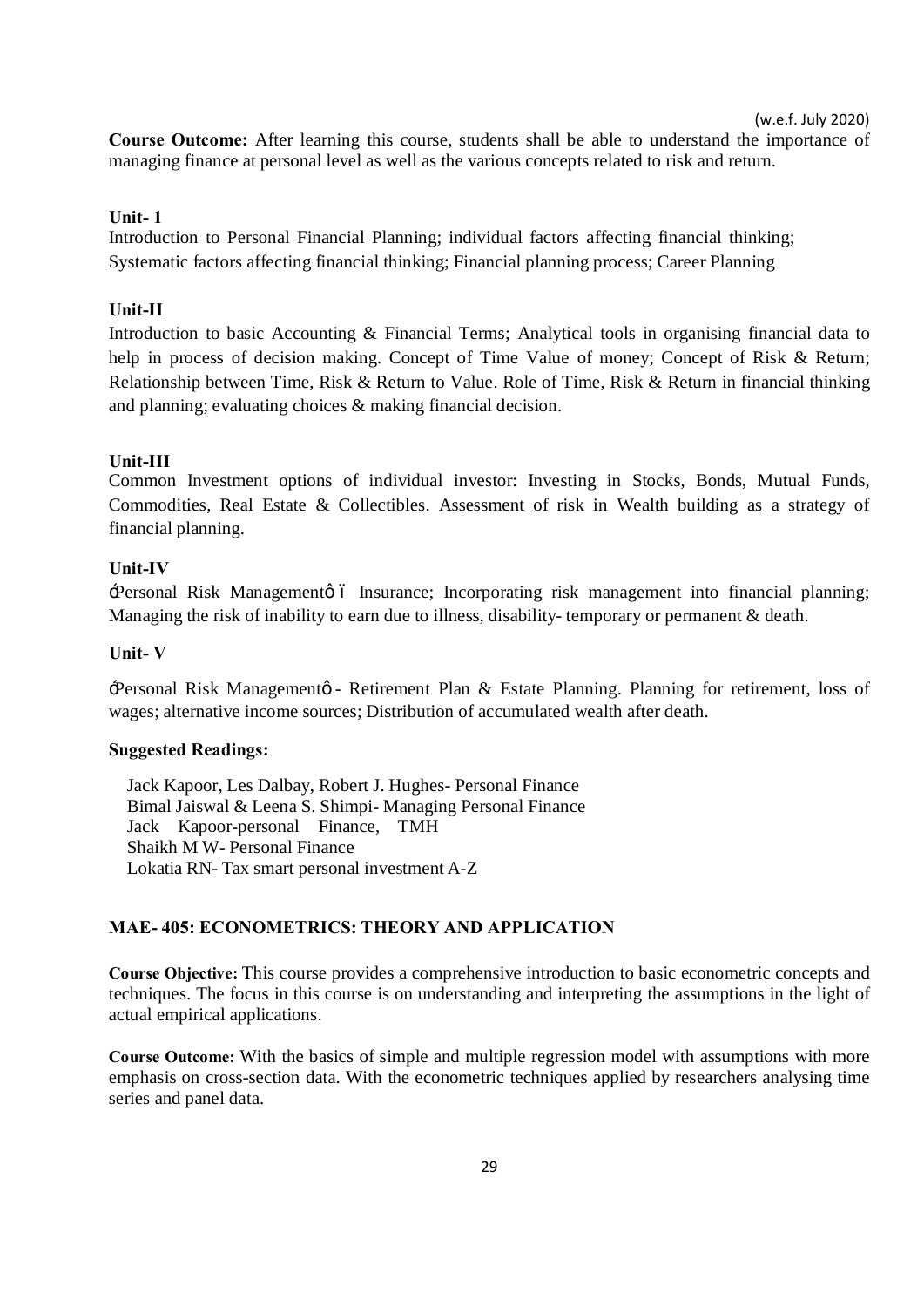# **Unit –I**

Definition and scope of Econometrics=Estimator and Estimation, Point and Interval Estimation=Simple and General linear Regression Model – Assumptions, Estimation (OLS) and Properties of Estimators= Gauss-Markov Theorem;

# **Unit –II**

Determining Growth Rate and Elasticity=Multiple Regression and General Linear Model Assumptions and Estimation of Parameters, R square and Adjusted R Square.

# **Unit –III**

Consequences and detection of multicollinearity, heteroskedasticity, and autocorrelation, and remedial measures.

### **Unit –IV**

Nature and features of Dummy Variable and features of dummy variables as regressors and its implications for the intercept and slope coefficients. Specification Error=Errors of Measurement.

### **Unit –V**

Basic Time Series Analysis: Concept of Stationarity, co-integration and Error-correction Model (ECM). Introduction to Panel Data Analysis: Introduction to panel data, pooled model, within and between estimators, fixed effects, random effects, Hausman test.

### Recommended Books:

.

1. Wooldridge, J. ó Introductory Econometrics: A Modern Approach.

2. Ramanathan, R. 6 Introductory Econometrics with applications.

3. Gujarati, N.D. ó Basic Econometrics, fourth edition.

4. Johnston, J. ó Econometric Methods.

5. Brooks, C. 6 Introductory Econometrics for Finance.

# **MAE – 406: PUBLIC ECONOMICS**

**Course objective:** This course explores the role of the public sector in the economic life of a nation. The course attempts to explain why government intervention is needed, how it influences the behaviour of the private sector and what the welfare effects of such influences are. It also tries to capture the political economy, which regards actions of the public sector as determined by political processes. Topics covered may include welfare economics, market failures, innovation policy, and political economy.

**Course outcomes:** On successful completion of this course students will be able to: Use the basic tools, concepts and models to solve problems in key topics in Public Economics; analyse policy challenges facing regional, national and international governments around the world and learn to find solutions to these challenges, taking into account obstacles to implementation; apply economic perspectives on activities of the government sector to become well-informed, engaged participants citizens, voters, politicians and / or civil servants - in society.

**Unit –I**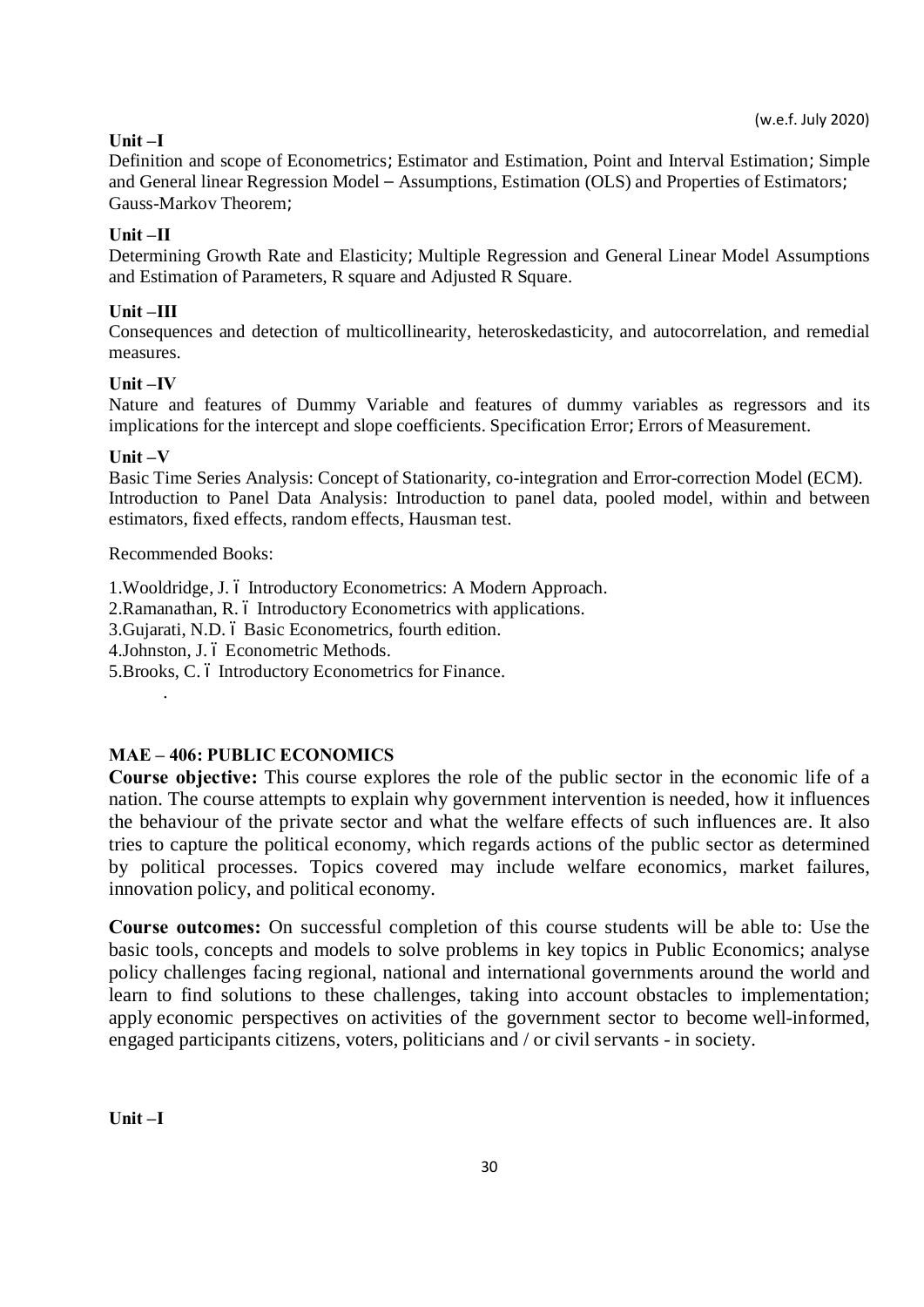Public expenditure 6 Classification of public expenditure; Leviathan Hypothesis; Bureaucracy and growth of government; Bureaucracy and allocative efficiency model - Niskanen model; Peacock Wiseman Hypothesis. An Economic Theory of Democracy: Rent seeking and directly unproductive profit seeking activities.

# **Unit –II**

Concept of Private Goods, Public Goods and Merit Goods; Externalities and Decision Making: Negative and Positive Externalities, Coase Theorem. Tax Policy - Benefit and ability to pay approaches, Indices of ability to pay; Income and Expenditure taxes; dead weight loss and distortion; efficiency and equity considerations in taxation; Incidence of Taxation in a General Equilibrium Framework.

# **Unit –III**

Analytical aspects of fiscal policy of the Solow-Blinder theorem; The measurement and determinants of fiscal deficits; The structural deficit; Discretionary fiscal policy changes;

# **Unit –IV**

Macroeconomic effects of fiscal adjustment in the Keynesian and Classical systems; Built-in flexibility. Social Choice Theory - Efficiency Criteria ó Pareto; Social Welfare Functions and Arrow Impossibility Theorem;

# **Unit - V**

An Introduction to Possibility and Impossibility Theorems with Quasi-Transitive and Acyclic Social Rationality; Structure of Social Decision rules with restricted domain. Salient Features of Indian Direct and Indirect Tax Structure and Recent Reforms.

### **Recommended Books:**

- 1. Musgrave and Musgrave **–** Public Finance in Theory and Practice.
- 2. Bhatia, H L **–** Public Finance
- 3. Atkinson, A. and Stiglitz, J. **–**Lectures in Public Economics.
- 4. Arrow Kenneth, J. **–** Social Choice and Individual value.
- 5. Bagchi, Amaresh **–** Readings in Taxation.
- 6. Browning, Edgar K. and Browning, Jacquelene, M. **–** Public Finance and the Price System.
- 7. Downs, A. **–** An Economics of Democracy.
- 8. Jha, Raghbendra **–** Modern Public Economics, Routledge, London and New York.

# **MAE -407- ENTREPRENEURSHIP AND MSMEs**

**Course Objective:** The course aims to familiarize the students with the concepts of Entrepreneurship and with the establishment and management of a new enterprise.

**Course Outcome:** After learning this course, the students would be knowing everything about starting an enterprise, the prevalent policies for enterprises and the support available to entrepreneurs.

### **Unit-I**

Entrepreneurship-Meaning, Concept, Characteristics, Process, Motivation, Types of Entrepreneur and Concepts of Intrapreneurship, Entrepreneur v/s Intrapreneur, Entrepreneur Vs. Entrepreneurship, factors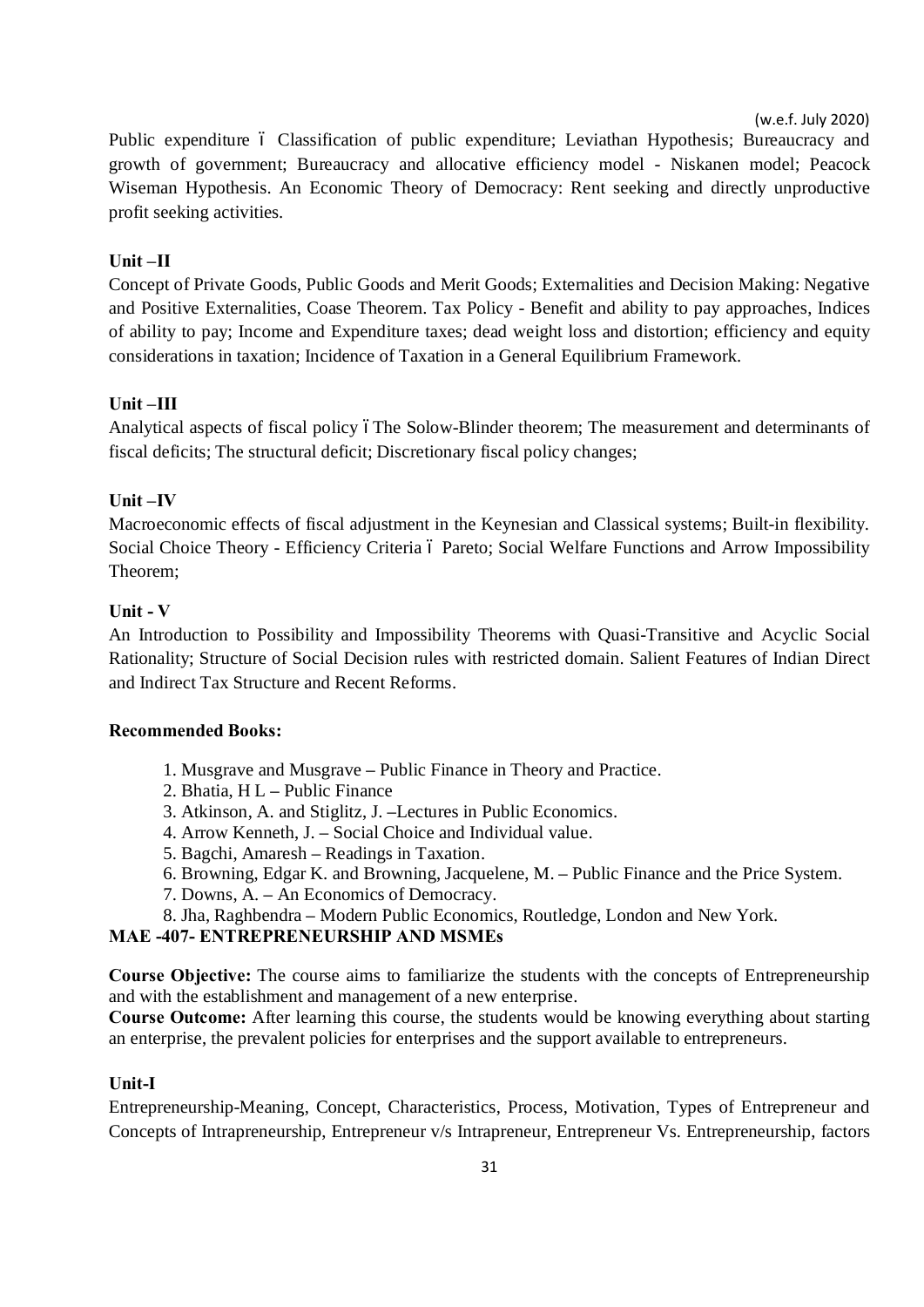responsible for emergence of entrepreneurship, Entrepreneurial Barriers, Scope of Entrepreneurship in India, Innovation, Creativity and Entrepreneurship, Entrepreneurial Decision Making Under Certainly, risk and uncertainty conditions, Entrepreneurship Development Program: Needs and Objectives of EDPs

### **Unit-II**

Business Planning Process-Meaning, Preparation of Business Plan: Preliminary Investigation, Idea Generation, Environmental Scanning, Feasibility Analysis, Project Report Preparation: Essential of a Project Report, Format of Project Report, Project Appraisal, Drawing Functional Plan: Marketing Plan, Production Plan, Organizational Plan and Financial Plan.

### **Unit- III**

MSME- Definition and Characteristics, Policies and Legislations for MSME, Micro, Small and Medium Enterprises- Conceptual Framework, MSMEs Act, Small vs. Large Industries, Industrial Sickness: Concept, Symptoms, Causes, Viability Study, Rehabilitation, Amalgamation and Merger or Launching a New Venture, Role Of MSMEs with special reference to Indian Economy

### **Unit- IV**

Women Entrepreneurship: Meaning, Characteristic features, Problems of Women Entrepreneurship in India, Developing Women Entrepreneurship in India, Concept of Social Enterprise and Social Entrepreneurship, Sustainability Issues in Social Entrepreneurship, Rural Entrepreneurship, Family Business Entrepreneurship.

#### **Unit- V**

Institution Supporting Entrepreneurs and MSMEs, Institution Supporting Entrepreneurs-Entrepreneurship Development Institution of India, SIDBI, KVIC, NIESBUD, UPSIDC, NSIC, NABARD, SIDO, IIE, UPSFC Various Schemes of State and Central Government for MSMEs

#### **Recommended Books:**

1. Desai Vasant- Management of Small-Scale Industries

- 2. Vyay K Jairi- Marketing Management for Small Units
- 3. Lall Madhurima and Sahai, Shikha- Entrepreneurship
- 4. Lall Madhurima ó Entrepreneurship and MSMEs
- 5.Bimal Jaiswal- Fundamentals of Entrepreneurship & Project Planning

#### **MAE- 408- Agriculture Economics**

**Course Objective:** The objective of the course is to acquaint the students with the concepts and principles of agricultural economics, agricultural systems, agricultural finance and marketing. **Course Outcome:** After learning this course, the students would have good understanding of the agricultural systems, their concepts and patterns, finance and marketing related to agriculture.

**Unit I**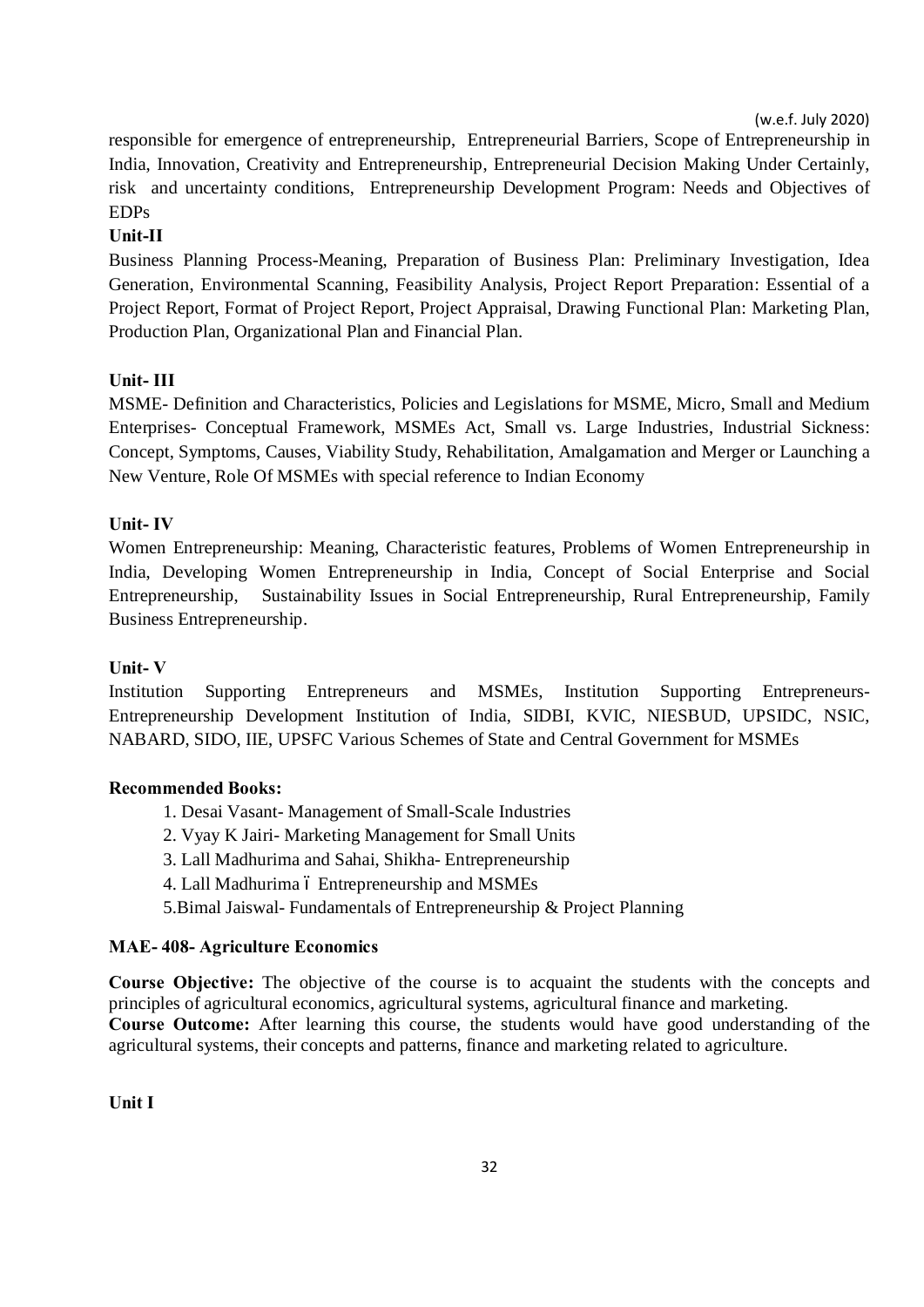Agriculture economics: Concept, nature and basic issues. Scope and Subject matter of Agricultural Economics, Nature and Utility of Agricultural Economics, principles of agricultural economics. Role and Importance of Agriculture in National Economy: share in National income, Source of livelihood, Employment, Industrial development and trade.

### **Unit II**

Changes in agrarian structure in India: Land Utilization Pattern, Patterns of Cropping in different regions, Shift in Cropping Pattern and its Implications on Food Security.

Factors responsible for agricultural development in India, Growth in use of technological factors in production such as irrigation, seed, fertilisers, capital during last seven decades.

### **Unit III**

National Resource base of Indian agriculture, India<sub>ß</sub> position in World Agriculture, Comparison of India with other countries, Agricultural Growth in India during pre- and post-Independence period. Employment and Unemployment in agriculture.

### **Unit IV**

Agricultural Finance: Concepts and Scope, Importance of Agricultural Finance. Farm capital structure in Agriculture and its changes, Farm Credit in India: purposes of loans, Sources of finance. Factors determining demand for credit. Recent policy changes in regard to farm credit and their implications.

### **Unit V**

Marketing: Characteristics of primary agricultural markets in India, regulated markets and market intervention, Marketing efficiency, Marketing Channels and Functionaries. Marketing strategies and entrepreneurship ventures for distribution of agriculture products. Processing, wholesaling, retailing and food service firms, the role of transportation and storage.

Farm prices: Trends in relative prices of farm products, agricultural pricing policy in India.

#### **SUGGESTED READINGS**

- 1. Acharya and Agarwal, 1987, Agricultural Marketing in India, Oxford & IBH Publishing Company.
- 2. Agricultural Research Data Book 2009, Indian Agricultural Statistics Research Institute, Pusa, New Delhi 110 012
- 3. Agricultural Statistics at a Glance 2010, Directorate of Economics and Statistics, Ministry of Agriculture, Government of India, New Delhi.
- 4. Bhalla, G. S. and Singh G., 2001, Indian Agriculture: Four Decades of Development, Sage Publications.
- 5. Bhalla, G.S., 2007, Indian Agriculture since Independence, National Book Trust, India.
- 6. Chadha, G.K.; S. Sen and H.R. Sharma, 2004, Land Resources, State of the Indian Farmer, Vol. 2, Academic Foundation, New Delhi.
- 7. Dantwala, M. L. and Others, 1991, Indian Agricultural Development since Independence: A Collection of Essays, Oxford & IBH Publishing Co., New Delhi.